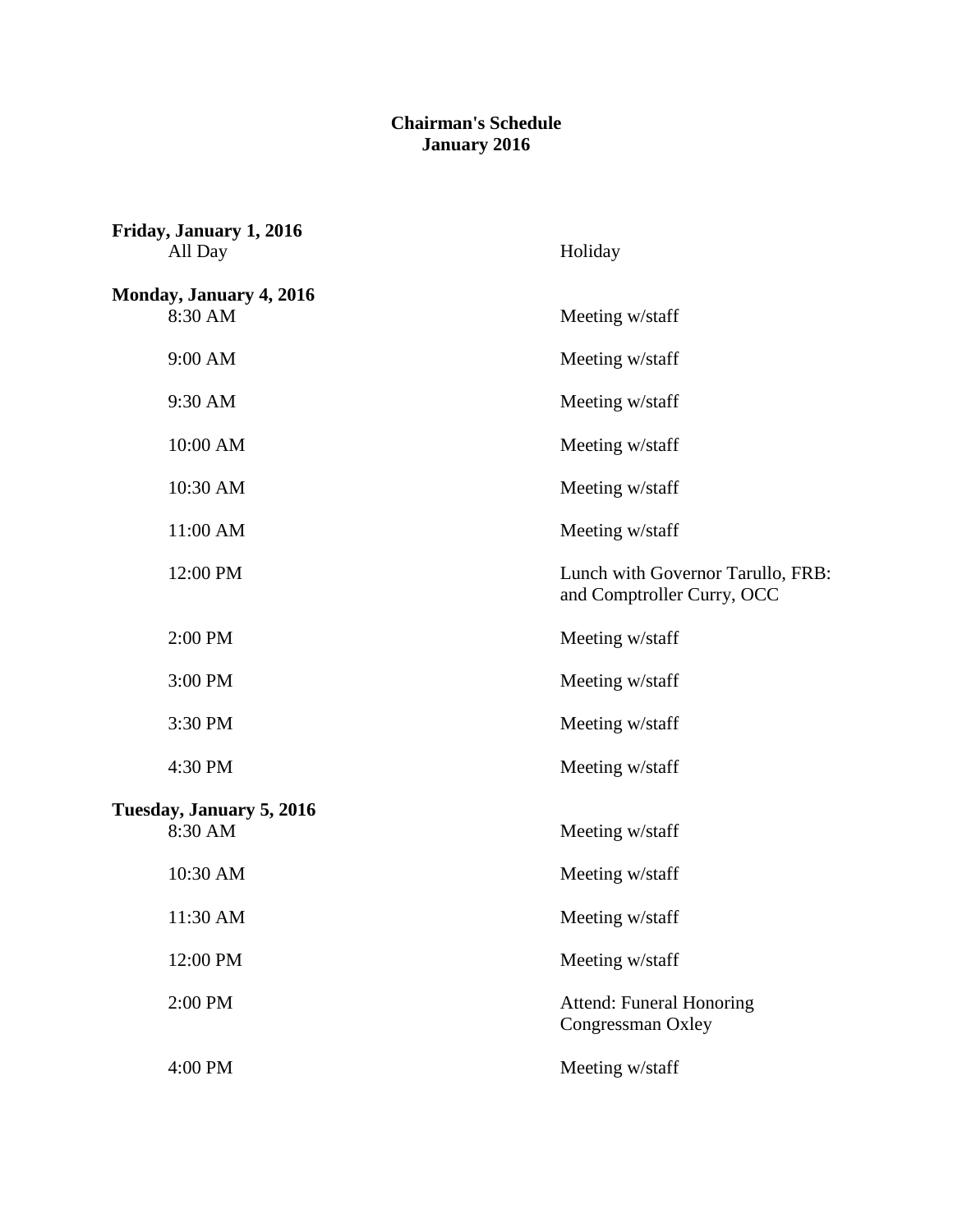| 4:30 PM                                      | Meeting w/staff                   |
|----------------------------------------------|-----------------------------------|
| 5:00 PM                                      | Meeting w/staff                   |
| <b>Wednesday, January 6, 2016</b><br>8:30 AM | Meeting w/staff                   |
| 9:30 AM                                      | Meeting w/staff                   |
| 10:00 AM                                     | Meeting w/staff                   |
| 11:00 AM                                     | Meeting w/staff                   |
| 12:00 PM                                     | Lunch with Comptroller Curry, OCC |
| 3:00 PM                                      | Meeting w/staff                   |
| 4:00 PM                                      | Meeting w/staff                   |
| 4:30 PM                                      | Meeting w/staff                   |
| 5:00 PM                                      | Meeting w/staff                   |
| 5:30 PM                                      | Meeting w/staff                   |
| Thursday, January 7, 2016<br>All Day         | <b>Official Travel</b>            |
| Friday, January 8, 2016<br>All Day           | <b>Official Travel</b>            |
| Monday, January 11, 2016<br>8:30 AM          | <b>Official Travel</b>            |
| 4:00 PM                                      | Meeting w/staff                   |
| 4:30 PM                                      | Meeting w/staff                   |
| Tuesday, January 12, 2016<br>8:30 AM         | Meeting w/staff                   |
| 9:00 AM                                      | Meeting w/staff                   |
| 9:30 AM                                      | Meeting w/staff                   |
| 10:30 AM                                     | Meeting w/staff                   |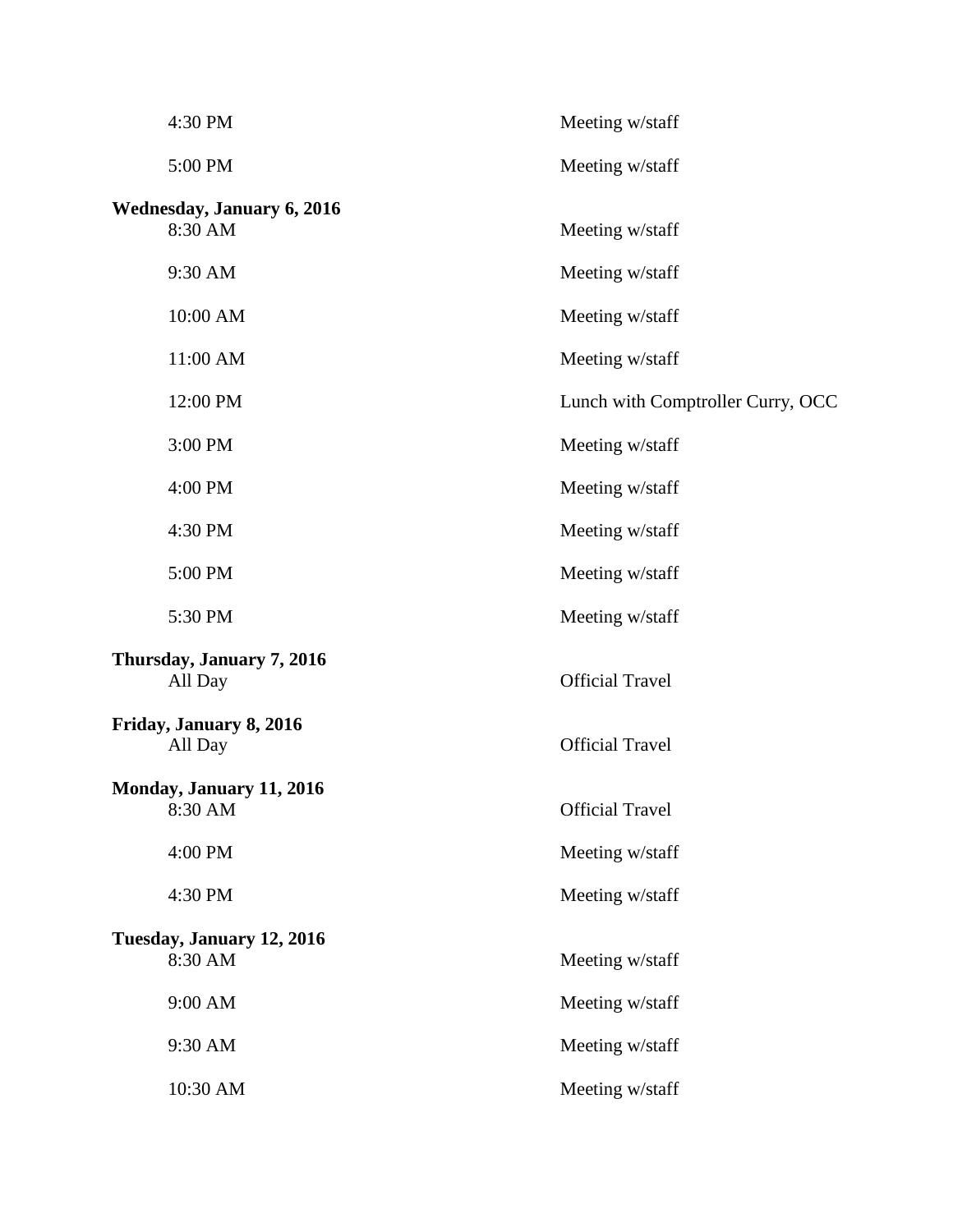| 11:00 AM                                      | Meeting w/staff                                                                    |
|-----------------------------------------------|------------------------------------------------------------------------------------|
| 11:30 AM                                      | Meeting w/staff                                                                    |
| 12:00 PM                                      | Lunch with Vice Chairman Hoenig,<br><b>FDIC</b>                                    |
| 1:30 PM                                       | Meeting w/staff                                                                    |
| 2:00 PM                                       | Meeting w/staff                                                                    |
| 4:00 PM                                       | Meeting w/staff                                                                    |
| <b>Wednesday, January 13, 2016</b><br>9:00 AM | Meeting w/staff                                                                    |
| 10:30 AM                                      | Meeting w/staff                                                                    |
| 11:00 AM                                      | Meeting w/staff                                                                    |
| 12:00 PM                                      | Lunch with Mel Watts, Director,<br><b>Federal Housing Finance Agency</b><br>(FHFA) |
| 1:30 PM                                       | Meeting w/staff                                                                    |
| 3:00 PM                                       | Meeting w/staff                                                                    |
| Thursday, January 14, 2016<br>9:30 AM         | Meeting w/staff                                                                    |
| 10:00 AM                                      | Meeting w/staff                                                                    |
| 11:00 AM                                      | Meeting w/staff                                                                    |
| 11:30 AM                                      | Meeting w/staff                                                                    |
| 1:30 PM                                       | Meeting w/staff                                                                    |
| 2:00 PM                                       | Meeting w/staff                                                                    |
| 3:00 PM                                       | Meeting w/staff                                                                    |
| 3:30 PM                                       | Meeting w/staff                                                                    |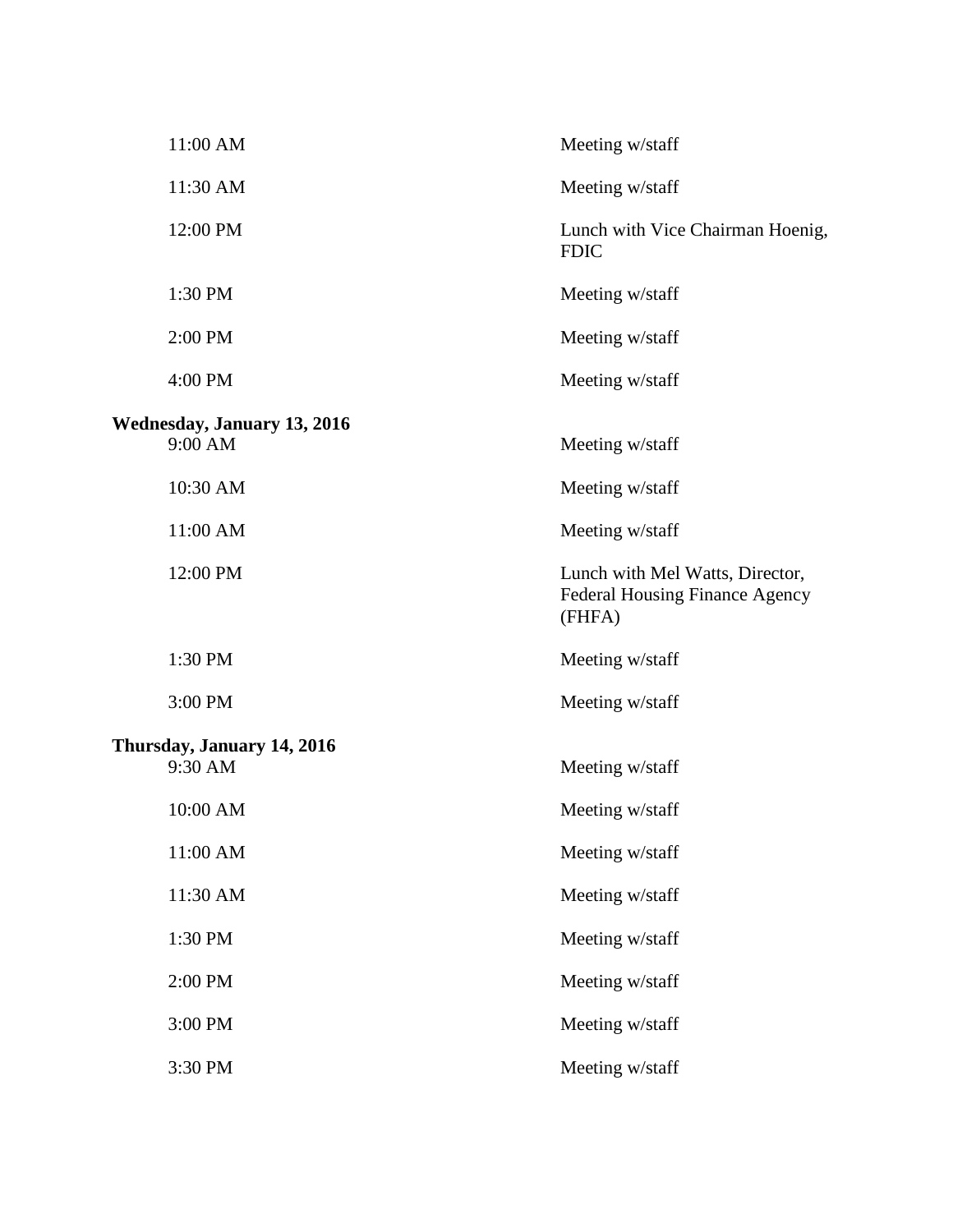| 5:00 PM                                       | Meeting w/staff                            |
|-----------------------------------------------|--------------------------------------------|
| Friday, January 15, 2016<br>10:00 AM          | Meeting w/staff                            |
| 11:00 AM                                      | Meeting w/staff                            |
| 2:00 PM                                       | Meeting w/staff                            |
| 2:30 PM                                       | Meeting w/staff                            |
| 3:00 PM                                       | Meeting w/staff                            |
| 3:30 PM                                       | Meeting w/staff                            |
| 4:00 PM                                       | Meeting w/staff                            |
| 4:30 PM                                       | Meeting w/staff                            |
| Monday, January 18, 2016<br>All Day           | Holiday                                    |
| Tuesday, January 19, 2016<br>8:30 AM          | Meeting w/staff                            |
| 10:00 AM                                      | Meeting w/staff                            |
| 10:30 AM                                      | Meeting w/staff                            |
| 11:00 AM                                      | Meeting with Vice Chairman<br>Hoenig, FDIC |
| 5:00 PM                                       | Meeting w/staff                            |
| <b>Wednesday, January 20, 2016</b><br>8:45 AM | Meeting w/staff                            |
| 9:30 AM                                       | Meeting w/staff                            |
| 10:00 AM                                      | Meeting w/staff                            |
| 10:30 AM                                      | Meeting w/staff                            |
| 11:00 AM                                      | Meeting w/staff                            |
| 11:30 AM                                      | Meeting w/staff                            |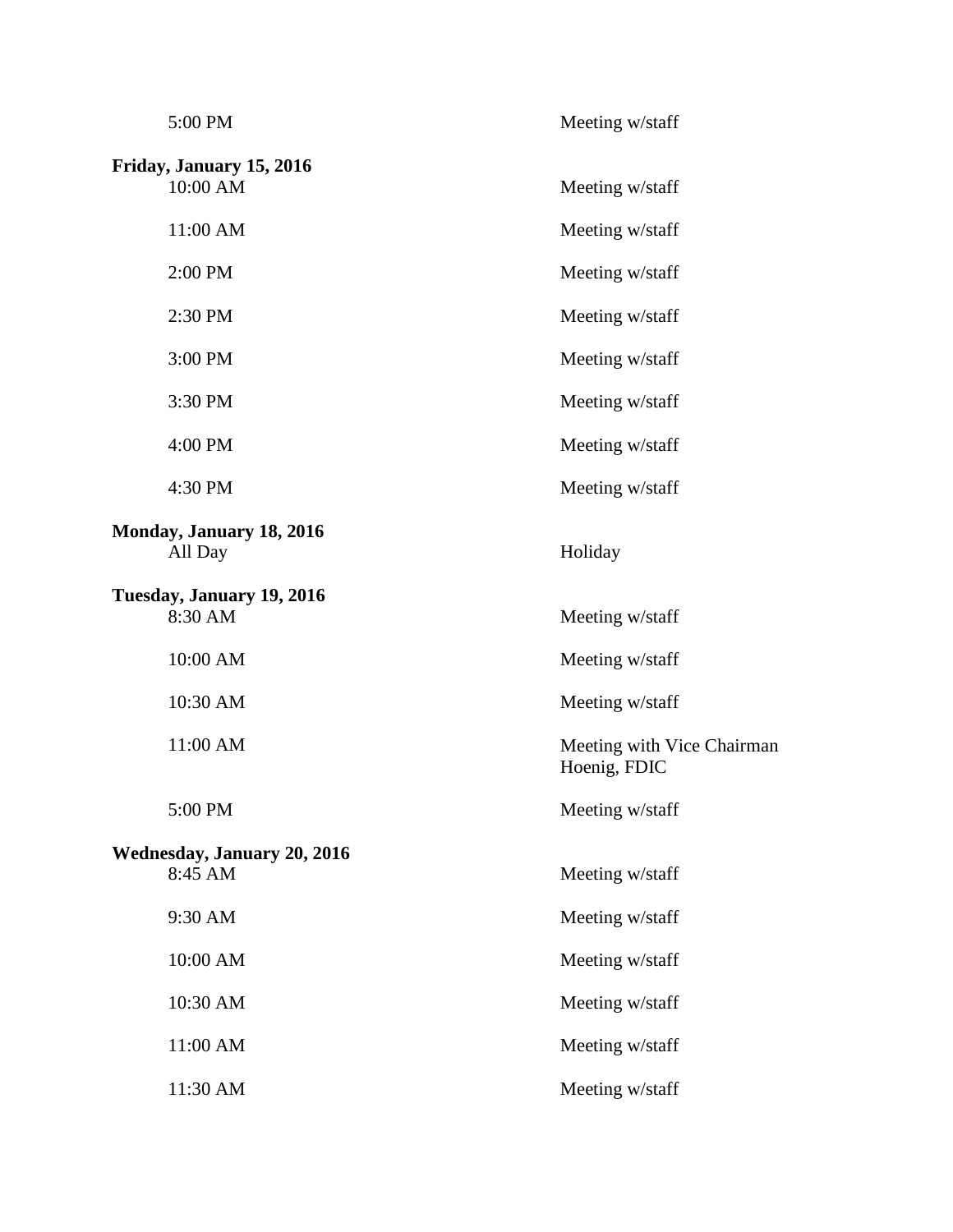| 12:30 PM                                       | Meeting w/staff                              |
|------------------------------------------------|----------------------------------------------|
| 1:00 PM                                        | Meeting w/staff                              |
| 2:00 PM                                        | Meeting with Governor Tarullo,<br><b>FRB</b> |
| 4:30 PM                                        | Meeting with Richard Shelby, U.S.<br>Senator |
| 5:30 PM                                        | Meeting w/staff                              |
| 5:45 PM                                        | Meeting w/staff                              |
| Thursday, January 21, 2016<br>10:00 AM         | FDIC Board of Directors Meeting              |
| 12:30 PM                                       | Meeting w/staff                              |
| 1:30 PM                                        | Meeting w/staff                              |
| 2:00 PM                                        | Meeting w/staff                              |
| 3:00 PM                                        | Meeting w/staff                              |
| 4:00 PM                                        | Meeting w/staff                              |
| Friday, January 22, 2016<br>11:30 AM           | Meeting w/staff                              |
| 12:00 PM                                       | Meeting w/staff                              |
| Monday, January 25, 2016<br>All Day            | <b>Annual Leave</b>                          |
| Tuesday, January 26. 2016<br>8:30 AM           | Meeting w/staff                              |
| 10:00 AM                                       | Meeting with Vice Chairman<br>Hoenig, FDIC   |
| <b>Wednesday, January 27, 2016</b><br>10:00 AM | Meeting w/staff                              |
| 10:30 AM                                       | Meeting w/staff                              |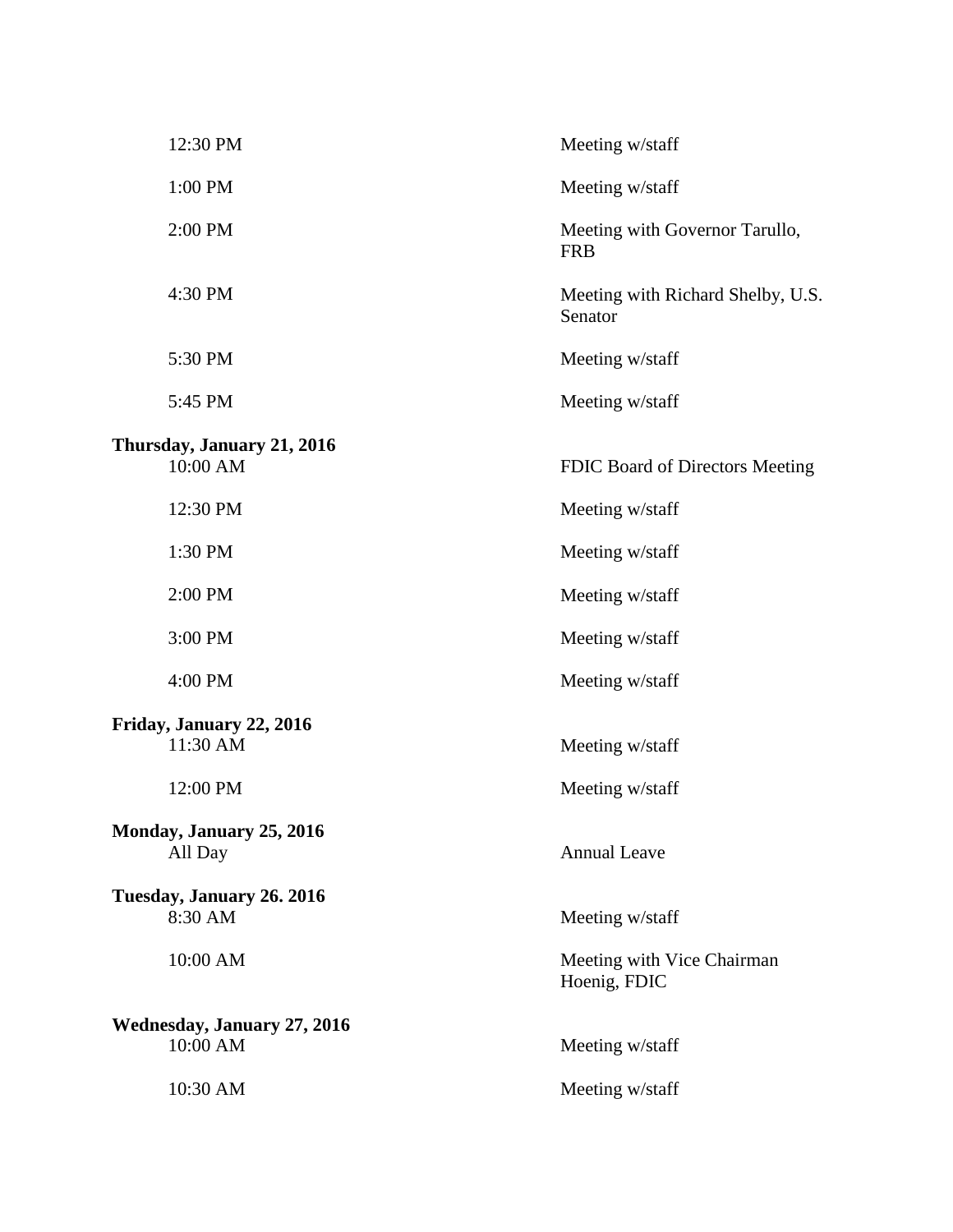| 12:00 PM                              | Meeting w/staff                                                                |
|---------------------------------------|--------------------------------------------------------------------------------|
| 1:00 PM                               | Meeting with Secretary Lew, U.S.<br>Treasury                                   |
| 3:00 PM                               | Meeting with Sherrod Brown, U.S.<br>Senator                                    |
| 5:30 PM                               | Meeting w/staff                                                                |
| Thursday, January 28, 2016<br>9:00 AM | Meeting with Dean Barrow, Prime<br>Minister, Belize                            |
| 10:00 AM                              | Meeting w/staff                                                                |
| 11:00 AM                              | Meeting w/staff                                                                |
| 11:30 AM                              | Meeting w/staff                                                                |
| 2:30 PM                               | Meeting w/staff                                                                |
| 4:00 PM                               | <b>Attend: Financial Stability Oversight</b><br>Council Meeting, U.S. Treasury |
| Friday, January 29, 2016<br>9:00 AM   | Meeting w/staff                                                                |
| 10:00 AM                              | Meeting w/staff                                                                |
| 11:30 AM                              | Meeting w/staff                                                                |
| 12:00 PM                              | Lunch with Reporters                                                           |
| 1:30 PM                               | Meeting w/staff                                                                |
| 3:00 PM                               | Meeting w/staff                                                                |
| 4:30 PM                               | Meeting w/staff                                                                |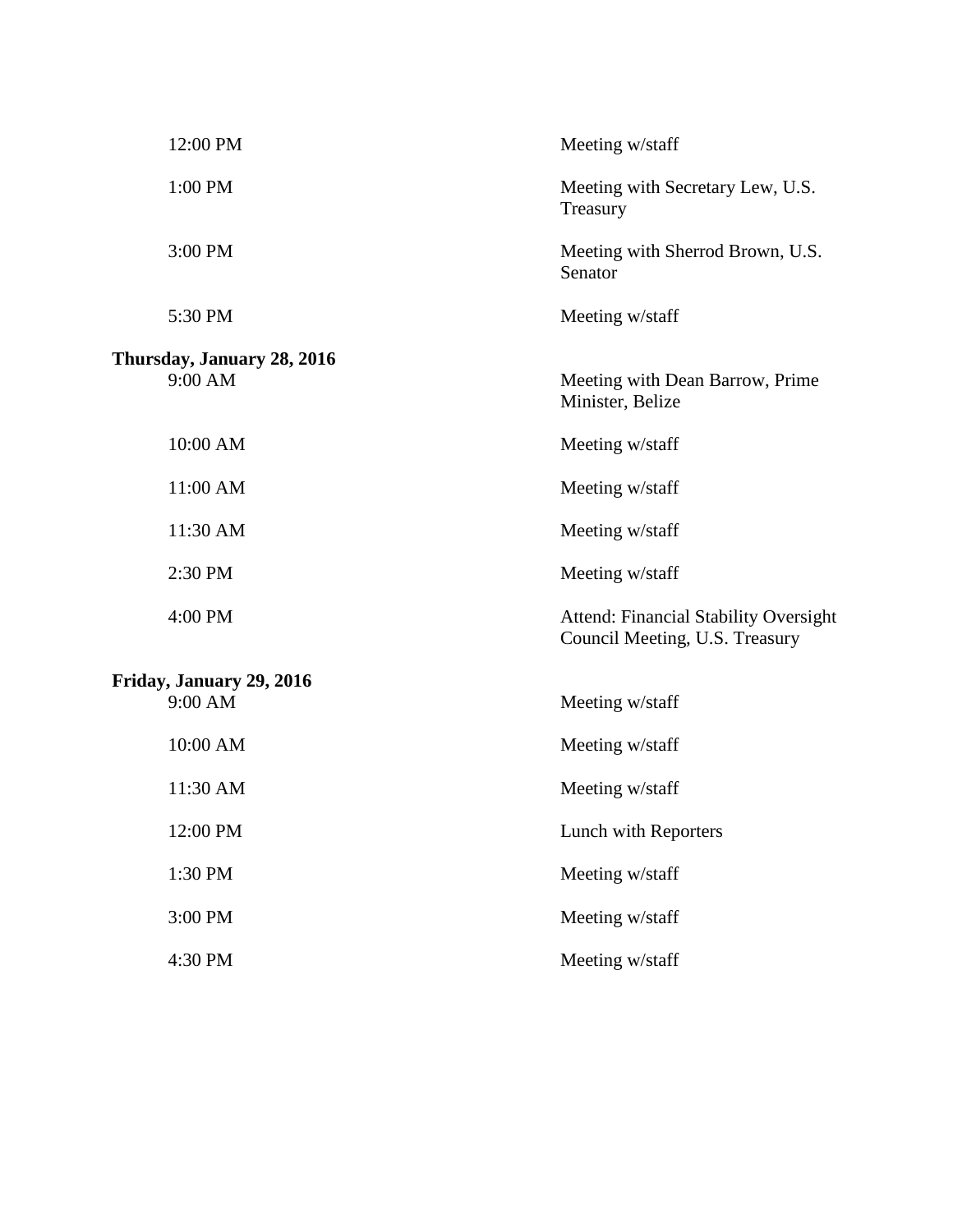## **February 2016 Chairman's Schedule**

| Monday, February 1, 2016                      |                                                                                         |
|-----------------------------------------------|-----------------------------------------------------------------------------------------|
| 9:00 AM                                       | Meeting w/staff                                                                         |
| 1:30 PM                                       | Meeting w/staff                                                                         |
| 2:30 PM                                       | Meeting w/staff                                                                         |
| 3:30 PM                                       | Meeting w/staff                                                                         |
| 4:00 PM                                       | Meeting w/staff                                                                         |
| 4:30 PM                                       | Meeting w/staff                                                                         |
| 5:00 PM                                       | Meeting w/staff                                                                         |
| 5:30 PM                                       | Meeting w/staff                                                                         |
| Tuesday, February 2, 2016<br>All Day          | <b>Remarks: Florida Bankers</b><br>Association, Miami, Florida                          |
| <b>Wednesday, February 3, 2016</b><br>8:30 AM | Meeting w/staff                                                                         |
| 10:00 AM                                      | Meeting w/staff                                                                         |
| 11:00 AM                                      | Meeting w/staff                                                                         |
| 1:30 PM                                       | Meeting w/staff                                                                         |
| 3:00 PM                                       | Meeting w/staff                                                                         |
| 4:00 PM                                       | Meeting with Chairman Gwak Bum-<br>Gook, Korean Deposit Insurance<br>Corporation (KDIC) |
| 5:00 PM                                       | Meeting w/staff                                                                         |
| 5:30 PM                                       | Meeting w/staff                                                                         |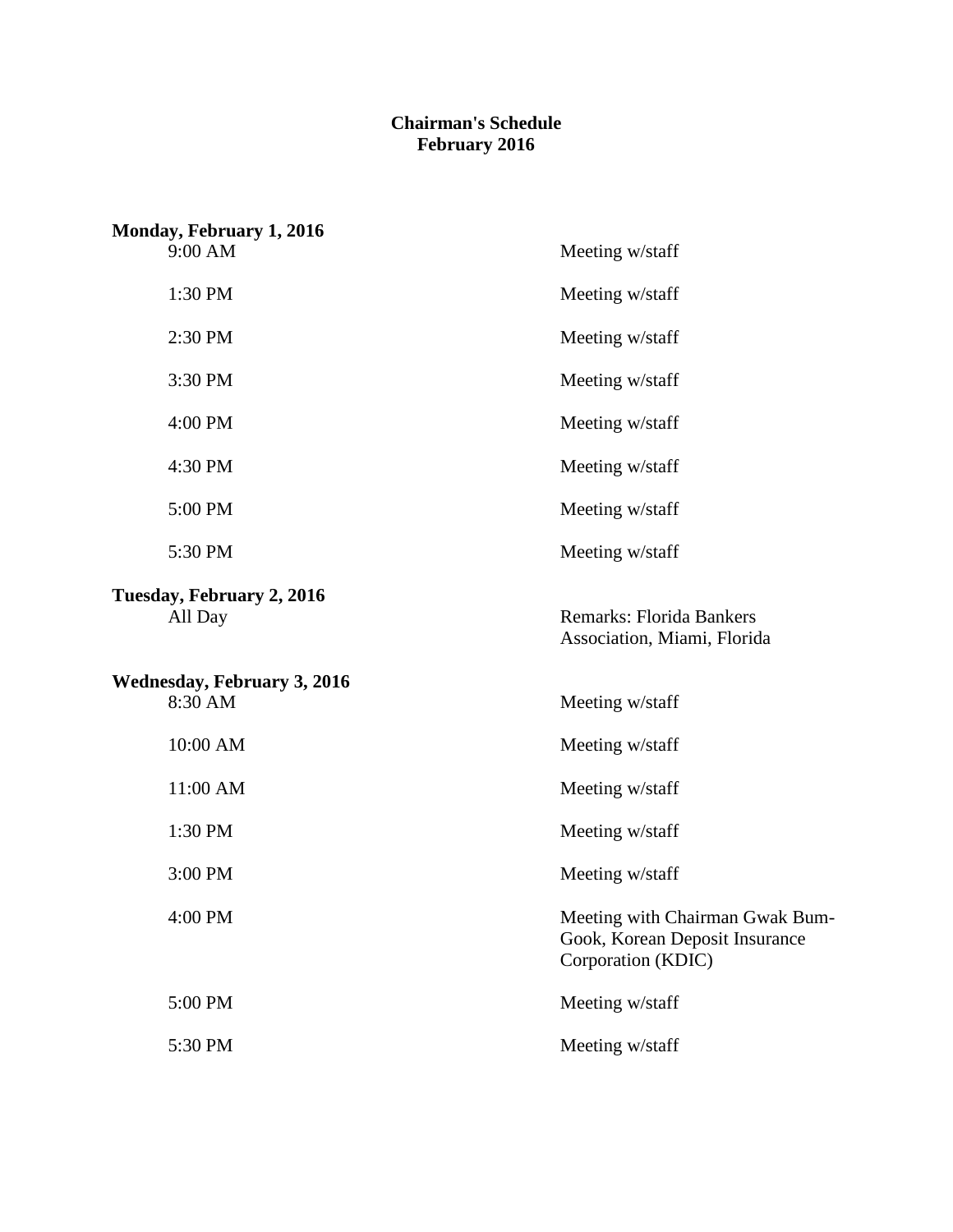| Meeting w/staff                                                                                       |
|-------------------------------------------------------------------------------------------------------|
| Meeting with John Berrigan, Deputy<br>Director General, DG FISMA of the<br><b>European Commission</b> |
| Lunch with Comptroller Curry, OCC                                                                     |
| Meeting w/staff                                                                                       |
| Meeting w/staff                                                                                       |
| Meeting w/staff                                                                                       |
| Meeting w/staff                                                                                       |
| Meeting with Samantha Ciriaco,<br>Case Western University, School of<br>Law                           |
| Meeting w/staff                                                                                       |
| Meeting w/staff                                                                                       |
| Lunch with Governor Tarullo, FRB;<br>Comptroller Curry, OCC                                           |
| Meeting w/staff                                                                                       |
| <b>Remarks: Community Reinvestment</b><br>Act Interagency Conference, Los<br>Angeles, CA              |
| Meeting w/staff                                                                                       |
| Lunch with Ed Silverman, Senior<br>Vice President, TD Bank                                            |
| Meeting w/staff                                                                                       |
| Meeting w/staff                                                                                       |
|                                                                                                       |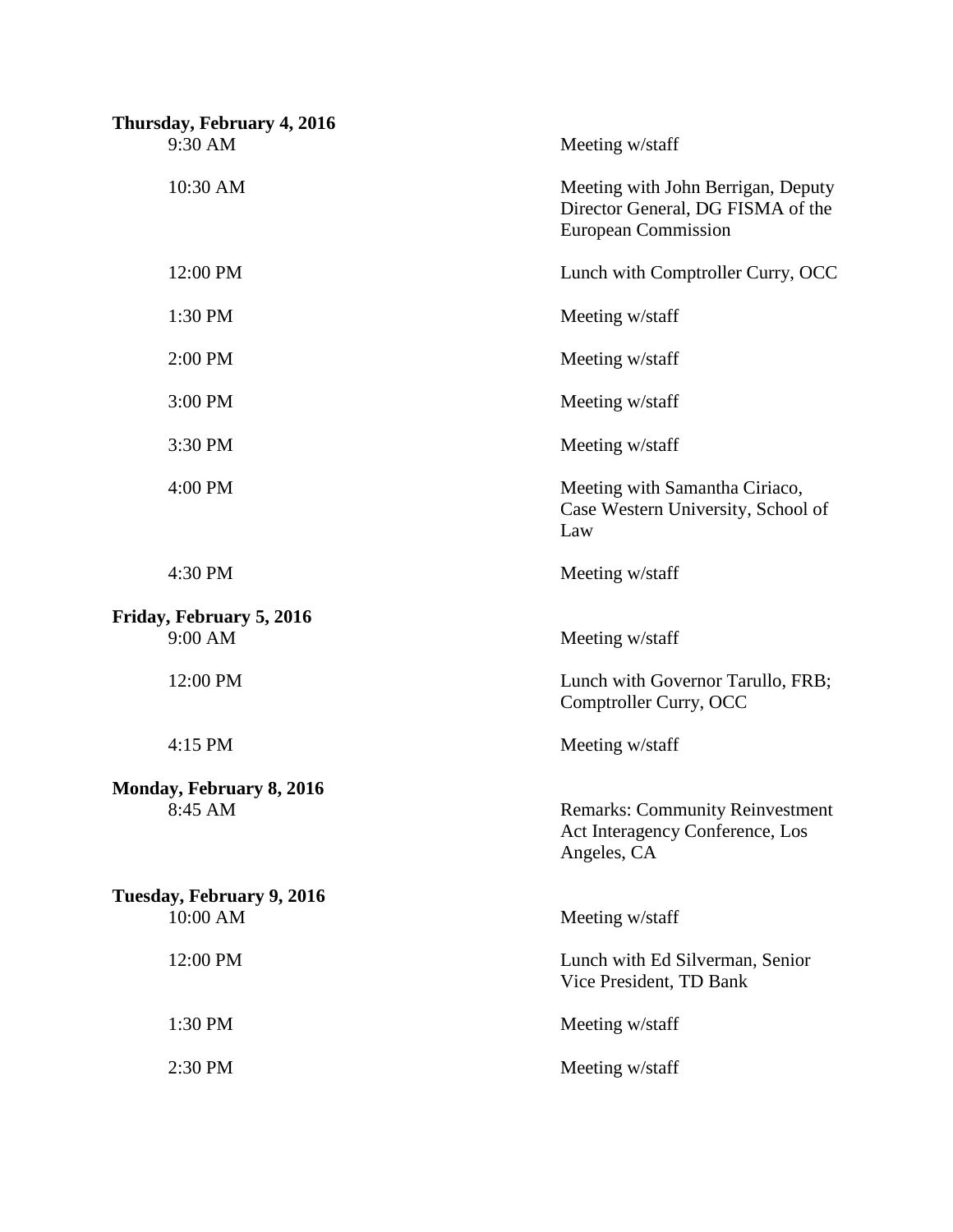|                           | 3:30 PM                                         | Meeting w/staff                                                             |
|---------------------------|-------------------------------------------------|-----------------------------------------------------------------------------|
|                           | 4:30 PM                                         | Meeting w/staff                                                             |
|                           | <b>Wednesday, February 10, 2016</b><br>10:30 AM |                                                                             |
|                           |                                                 | Meeting w/staff                                                             |
|                           | 12:00 PM                                        | Lunch with Vice Chairman Hoenig,<br><b>FDIC</b>                             |
|                           | 1:30 PM                                         | Meeting w/staff                                                             |
|                           | 2:45 PM                                         | Meeting w/staff                                                             |
|                           | 4:00 PM                                         | Meeting w/staff                                                             |
|                           | 5:00 PM                                         | Meeting w/staff                                                             |
|                           | Thursday, February 11, 2016                     |                                                                             |
|                           | 11:00 AM                                        | Meeting w/staff                                                             |
|                           | 12:30 PM                                        | Lunch with Paul Tucker, Former<br>Deputy Governor of the Bank of<br>England |
|                           | 4:00 PM                                         | Meeting w/staff                                                             |
|                           | 5:00 PM                                         | Meeting w/staff                                                             |
|                           | Friday, February 12, 2016                       |                                                                             |
|                           | 9:30 AM                                         | Meeting w/staff                                                             |
|                           | 11:00 AM                                        | Meeting w/staff                                                             |
|                           | 11:30 AM                                        | Meeting w/staff                                                             |
|                           | 1:00 PM                                         | Meeting w/staff                                                             |
|                           | 2:00 PM                                         | Meeting w/staff                                                             |
|                           | 3:30 PM                                         | Meeting w/staff                                                             |
| Monday, February 15, 2016 |                                                 |                                                                             |
|                           | 12:00 PM                                        | Meeting w/staff                                                             |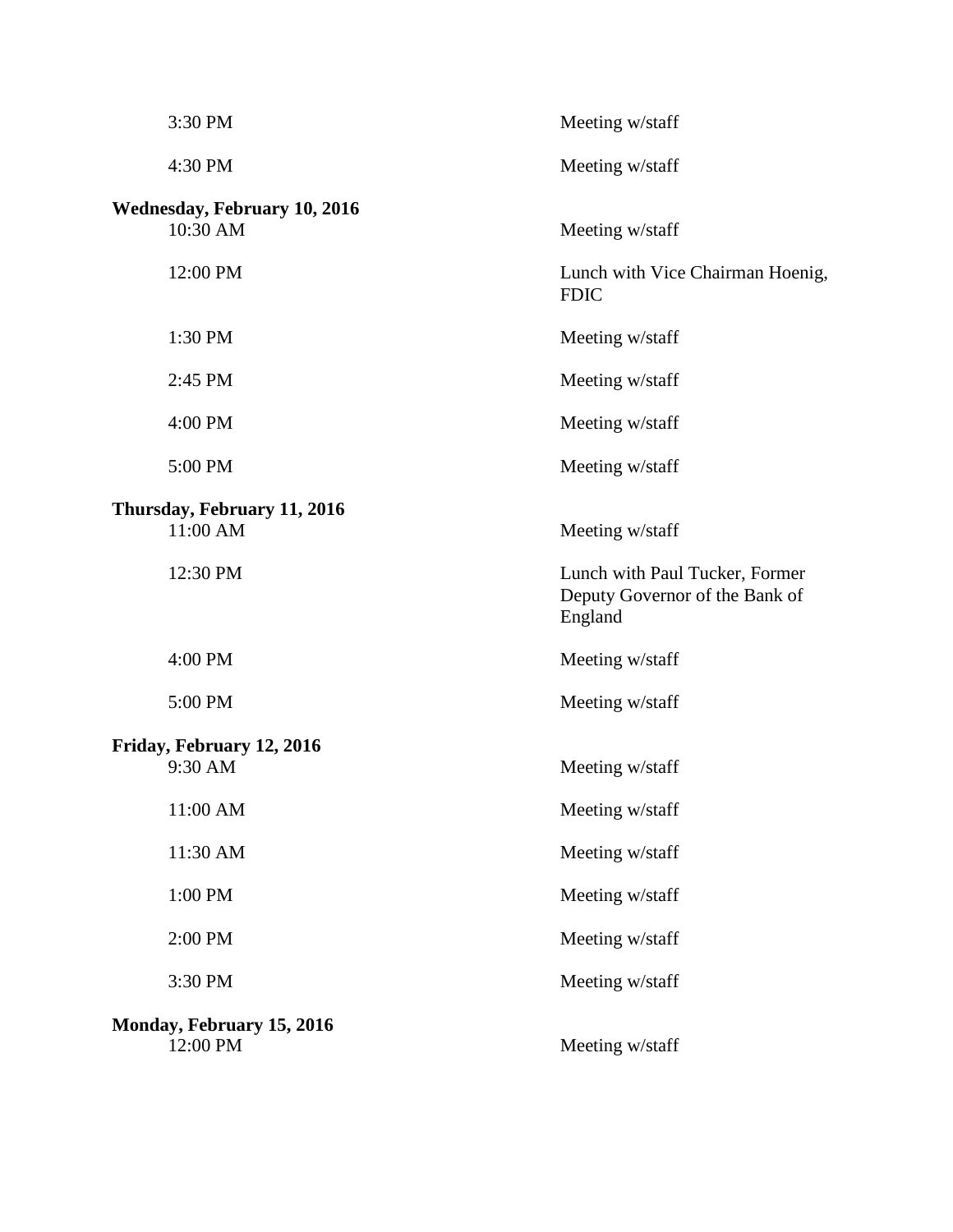| Tuesday, February 16, 2016          |                                                       |  |
|-------------------------------------|-------------------------------------------------------|--|
| 9:00 AM                             | Meeting w/staff                                       |  |
| 2:00 PM                             | Meeting w/staff                                       |  |
| 3:00 PM                             | Meeting w/staff                                       |  |
| <b>Wednesday, February 17, 2016</b> |                                                       |  |
| 9:00 AM                             | Meeting w/staff                                       |  |
| 10:00 AM                            | FDIC Board of Directors Meeting                       |  |
| 12:00 PM                            | Lunch with Director Cordray, CFPB                     |  |
| 1:00 PM                             | Meeting with Interagency Principals,<br>U.S. Treasury |  |
| 2:30 PM                             | Meeting w/staff                                       |  |
| 4:00 PM                             | Meeting with Secretary Lew, U.S.<br>Treasury          |  |
| 5:30 PM                             | Meeting w/staff                                       |  |
| 6:30 PM                             | Meeting w/staff                                       |  |
| Thursday, February 18, 2016         |                                                       |  |
| 9:00 AM                             | Meeting w/staff                                       |  |
| 9:30 AM                             | Meeting w/staff                                       |  |
| 10:30 AM                            | Meeting w/staff                                       |  |
| 12:30 PM                            | Meeting w/staff                                       |  |
| 1:00 PM                             | Meeting w/staff                                       |  |
| 1:30 PM                             | Meeting w/staff                                       |  |
| 2:00 PM                             | Meeting w/staff                                       |  |
| 2:30 PM                             | Meeting w/staff                                       |  |
| 3:00 PM                             | Meeting w/staff                                       |  |
| 4:00 PM                             | Meeting w/staff                                       |  |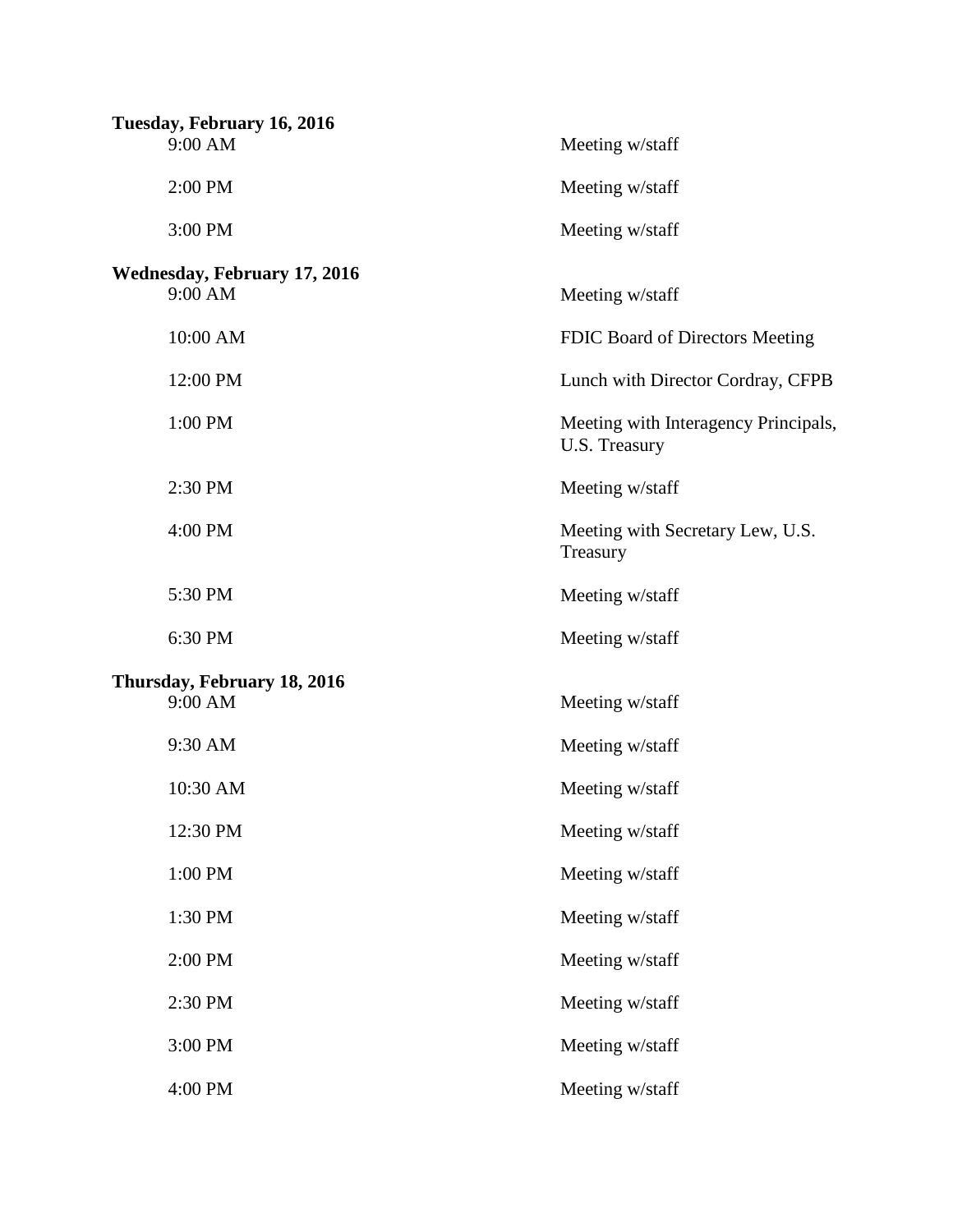| 5:00 PM                   | Meeting with Michael Corbat, CEO<br>Citigroup                                                                            |
|---------------------------|--------------------------------------------------------------------------------------------------------------------------|
| Friday, February 19, 2016 |                                                                                                                          |
| 10:00 AM                  | Meeting w/staff                                                                                                          |
| 11:00 AM                  | Meeting w/staff                                                                                                          |
| 11:30 AM                  | Meeting w/staff                                                                                                          |
| 12:30 PM                  | Meeting w/staff                                                                                                          |
| 1:30 PM                   | Meeting with Vice Chairman<br>Hoenig, FDIC                                                                               |
| 2:00 PM                   | Meeting w/staff                                                                                                          |
| 2:30 PM                   | Meeting w/staff                                                                                                          |
| 3:30 PM                   | Meeting w/staff                                                                                                          |
| Monday, February 22, 2016 |                                                                                                                          |
| 9:00 AM                   | Meeting w/staff                                                                                                          |
| 9:30 AM                   | Meeting w/staff                                                                                                          |
| 10:00 AM                  | Meeting w/staff                                                                                                          |
| 10:30 AM                  | Meeting w/staff                                                                                                          |
| 11:00 AM                  | Meeting w/staff                                                                                                          |
| 12:00 PM                  | Lunch with Dennis Kelleher<br><b>President and Chief Executive</b><br>Officer of Better Markets, Inc.                    |
| 1:00 PM                   | Meeting w/staff                                                                                                          |
| 3:00 PM                   | <b>Attend: Interagency Principals</b><br>Meeting: U.S. Treasury                                                          |
| 4:30 PM                   | Meeting with Buzz Roberts,<br>President and CEO, National<br><b>Association of Affordable Housing</b><br>Lenders (NAAHL) |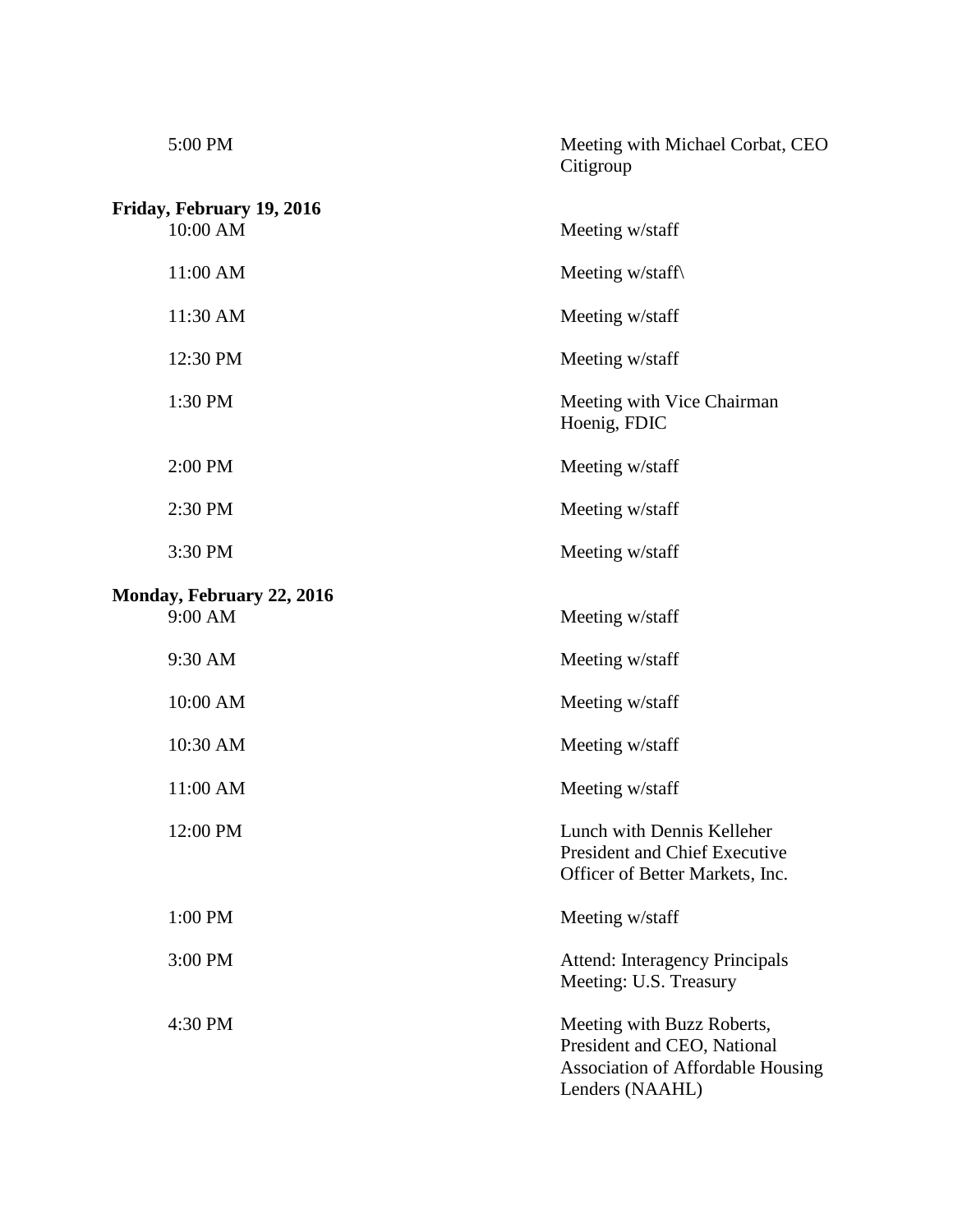| Tuesday, February 23, 2016<br>8:30 AM          | Meeting w/staff                                                                             |
|------------------------------------------------|---------------------------------------------------------------------------------------------|
| 9:30 AM                                        | Meeting w/staff                                                                             |
| 10:30 AM                                       | <b>Attend: FDIC Quarterly Banking</b><br><b>Profile Conference</b>                          |
| 11:00 AM                                       | Meeting w/staff                                                                             |
| 12:00 PM                                       | Host: Florida Bankers Association<br>Visit                                                  |
| 1:00 PM                                        | Meeting w/staff                                                                             |
| 1:30 PM                                        | Meeting w/staff                                                                             |
| 2:00 PM                                        | Meeting w/staff                                                                             |
| 3:00 PM                                        | Meeting w/staff                                                                             |
| 4:00 PM                                        | Meeting with Vice Chairman<br>Hoenig, FDIC                                                  |
| 4:30 PM                                        | Meeting w/staff                                                                             |
| 5:00 PM                                        | Meeting w/staff                                                                             |
| <b>Wednesday, February 24, 2016</b><br>9:00 AM | Meeting w/staff                                                                             |
| 10:00 AM                                       | Meeting with Jack Reed, U.S.<br>Senator                                                     |
| 11:00 AM                                       | Meeting w/staff                                                                             |
| 11:30 AM                                       | Meeting w/staff                                                                             |
| 12:00 PM                                       | Meeting with Kara Stein,<br>Commissioner, U.S. Securities and<br><b>Exchange Commission</b> |
| 1:30 PM                                        | Meeting with Harvey Schwartz,<br>CFO, Goldman Sachs                                         |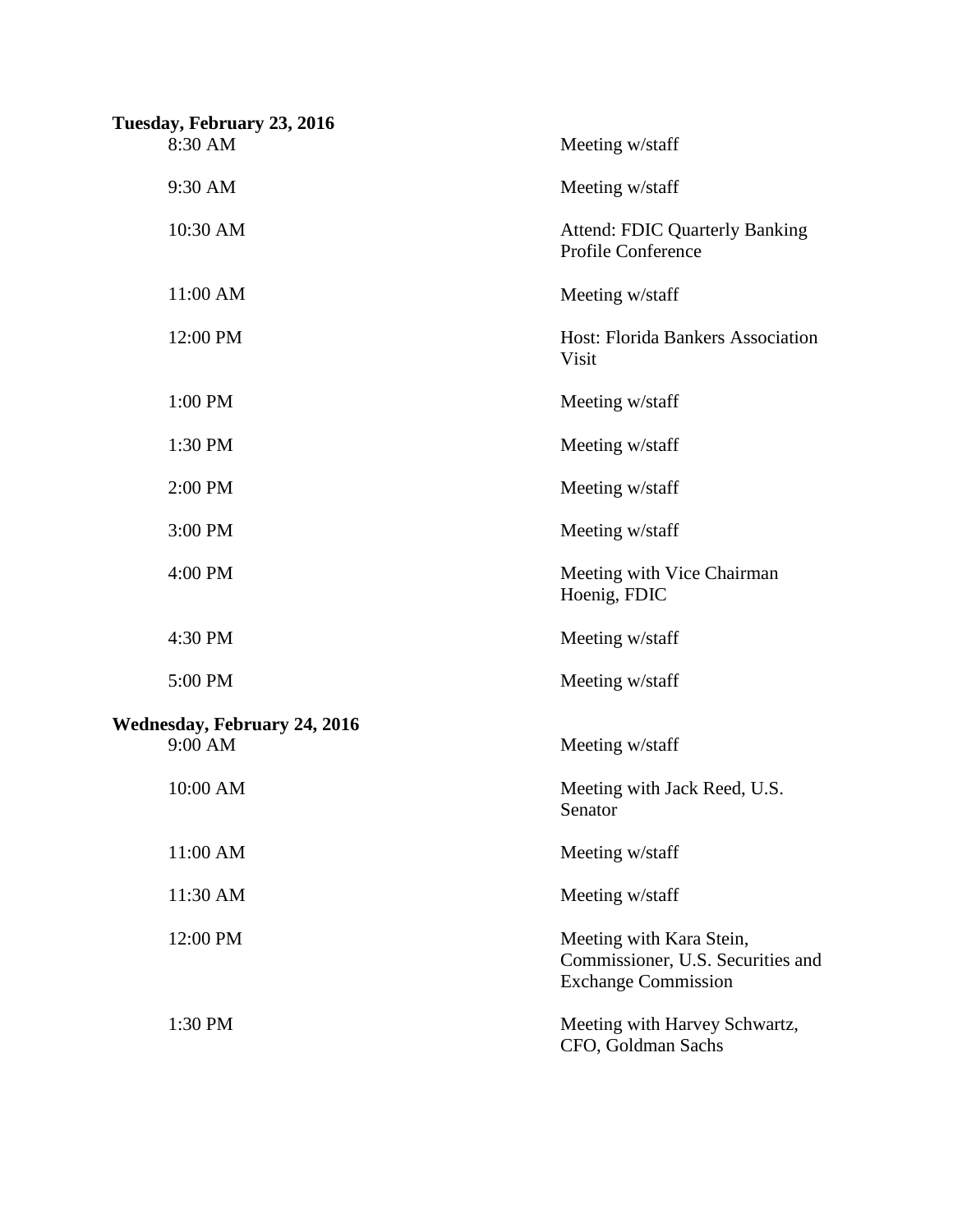| 3:00 PM                                | Meeting with Members of<br>Depository Trust & Clearing<br>Corporation, Mike Bodson, President<br>& CEO; Larry Thompson, VC &<br>General Counsel; Mark Wetjen,<br>Head of Global Public Policy, Gov't<br>Relations; Bari Walfe, Head of<br><b>Regulatory Relations</b> |
|----------------------------------------|-----------------------------------------------------------------------------------------------------------------------------------------------------------------------------------------------------------------------------------------------------------------------|
| 4:00 PM                                | Meeting w/staff                                                                                                                                                                                                                                                       |
| 5:00 PM                                | Meeting w/staff                                                                                                                                                                                                                                                       |
| Thursday, February 25, 2016<br>8:30 AM | Meeting w/staff                                                                                                                                                                                                                                                       |
| 11:00 AM                               | Meeting with Vice Chairman<br>Hoenig, FDIC                                                                                                                                                                                                                            |
| 12:00 PM                               | Host: Ohio Bankers Association<br>Visit                                                                                                                                                                                                                               |
| 1:30 PM                                | Meeting w/staff                                                                                                                                                                                                                                                       |
| 2:00 PM                                | Meeting w/staff                                                                                                                                                                                                                                                       |
| 2:30 PM                                | Meeting with Jonathan Mintz,<br><b>President and Chief Executive</b><br>Officer, Cities for Financial<br>Empowerment (CFE) Fund                                                                                                                                       |
| 3:00 PM                                | Meeting w/staff                                                                                                                                                                                                                                                       |
| 4:30 PM                                | Meeting w/staff                                                                                                                                                                                                                                                       |
| 5:00 PM                                | Meeting w/staff                                                                                                                                                                                                                                                       |
| Friday, February 26, 2016              |                                                                                                                                                                                                                                                                       |
| 8:30 AM                                | Meeting w/staff                                                                                                                                                                                                                                                       |
| 10:00 AM                               | Meeting w/staff                                                                                                                                                                                                                                                       |
| 10:30 AM                               | Meeting w/staff                                                                                                                                                                                                                                                       |
| 11:00 AM                               | Meeting w/staff                                                                                                                                                                                                                                                       |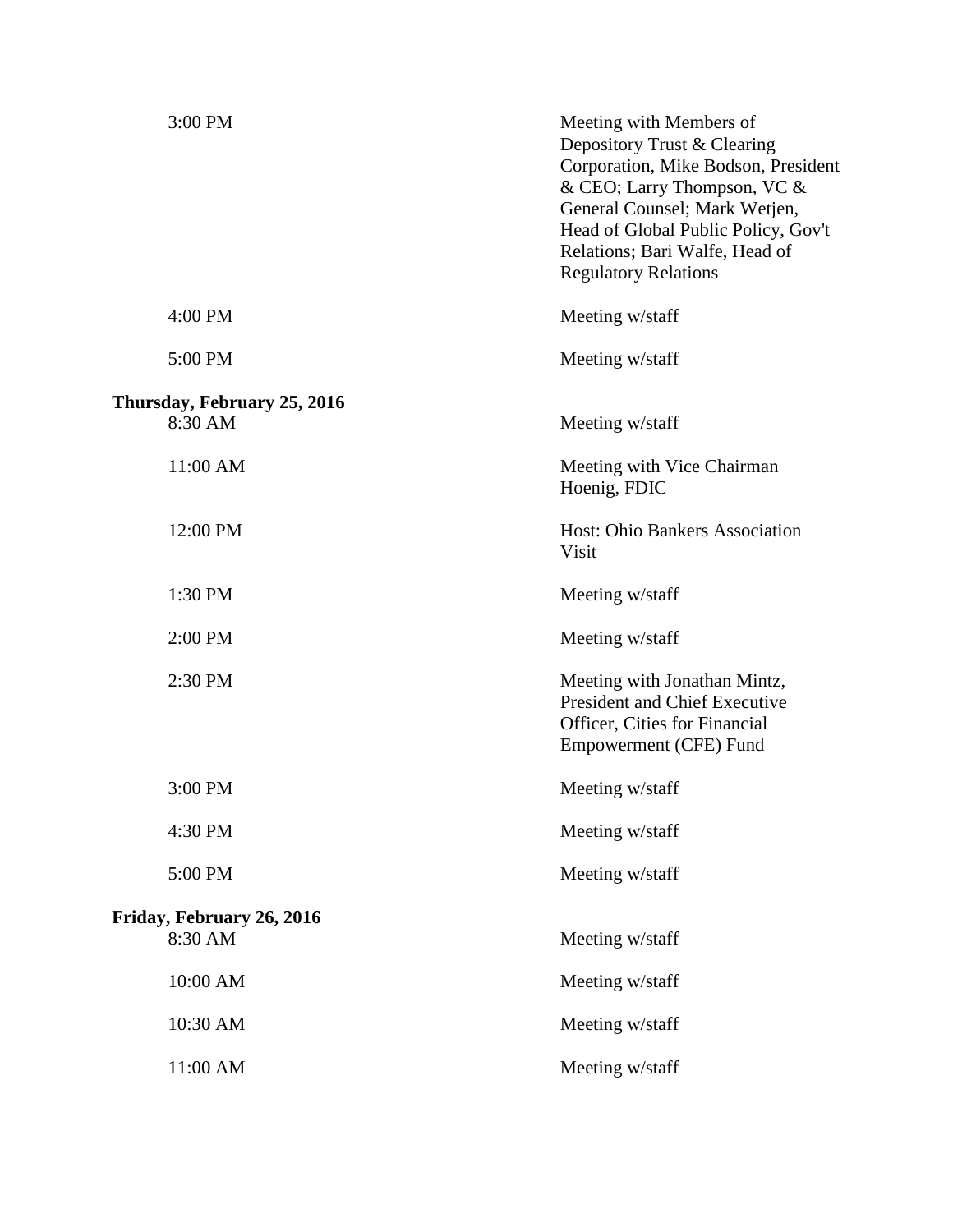| 12:00 PM                         | Lunch with Steve Harris, Board<br>Member, Public Company<br><b>Accounting Oversight Board</b><br>(PCAOB)                                                          |
|----------------------------------|-------------------------------------------------------------------------------------------------------------------------------------------------------------------|
| 1:30 PM                          | Meeting w/staff                                                                                                                                                   |
| 3:00 PM                          | Meeting w/staff                                                                                                                                                   |
| 3:30 PM                          | Meeting w/staff                                                                                                                                                   |
| 4:00 PM                          | Meeting w/staff                                                                                                                                                   |
| 5:00 PM                          | Meeting w/staff                                                                                                                                                   |
| <b>Monday, February 29, 2016</b> |                                                                                                                                                                   |
| 8:30 AM                          | Meeting w/staff                                                                                                                                                   |
| 9:00 AM                          | Meeting w/staff                                                                                                                                                   |
| 9:30 AM                          | Meeting w/staff                                                                                                                                                   |
| 10:00 AM                         | Meeting w/staff                                                                                                                                                   |
| 11:00 AM                         | Meeting with Eric Grossman,<br>General Counsel; Michael Stein,<br>Global Head of Gov't Relations; and<br>Jacqueline LiCalzi, Managing<br>Director; Morgan Stanley |
| 12:00 PM                         | Lunch with Mary Schapiro,<br>Advisory Board Vice Chair,<br><b>Promontory Financial Group</b>                                                                      |
| 1:00 PM                          | Meeting w/staff                                                                                                                                                   |
| 2:30 PM                          | Meeting w/staff                                                                                                                                                   |
| 3:00 PM                          | Meeting w/staff                                                                                                                                                   |
| 3:30 PM                          | Meeting w/staff                                                                                                                                                   |
| 4:00 PM                          | Meeting w/staff                                                                                                                                                   |
| 4:30 PM                          | Meeting w/staff                                                                                                                                                   |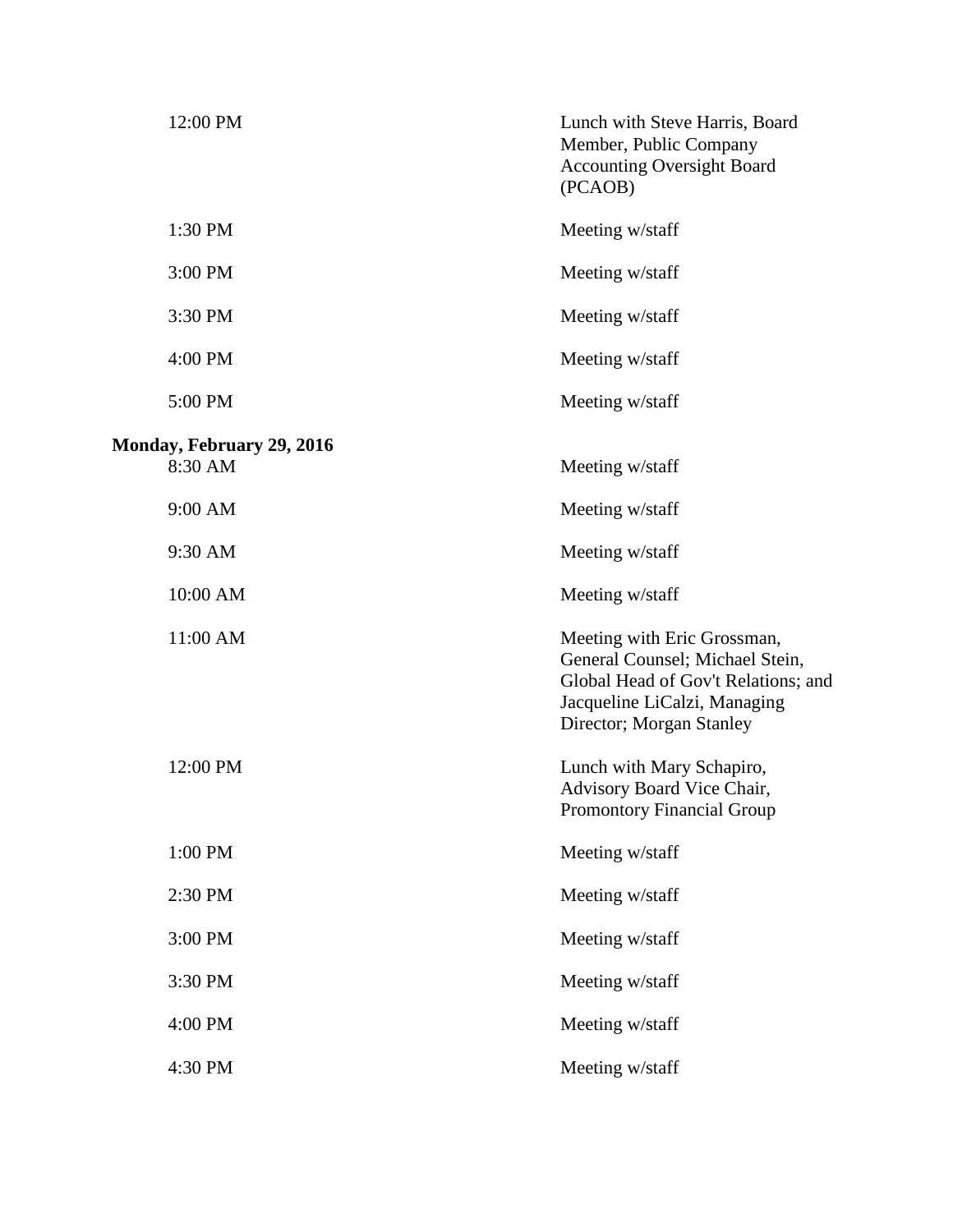## **March 2016 Chairman's Schedule**

| Tuesday, March 1, 2016          |                                                                                |
|---------------------------------|--------------------------------------------------------------------------------|
| 8:30 AM                         | Meeting w/staff                                                                |
| 9:30 AM                         | Meeting w/staff                                                                |
| 10:00 AM                        | Meeting w/staff                                                                |
| 11:00 AM                        | Meeting w/staff                                                                |
| 12:00 PM                        | Lunch with Sarah Bloom Raskin,<br>Deputy Secretary, U.S. Treasury              |
| 1:00 PM                         | Meeting w/staff                                                                |
| 1:30 PM                         | Meeting w/staff                                                                |
| 2:30 PM                         | Meeting w/staff                                                                |
| 3:00 PM                         | Meeting w/staff                                                                |
| 4:45 PM                         | Meeting with Mark Warner, U.S.<br>Senator                                      |
| <b>Wednesday, March 2, 2016</b> |                                                                                |
| 9:00 AM                         | Meeting w/staff                                                                |
| 10:00 AM                        | Meeting w/staff                                                                |
| 11:00 AM                        | Meeting w/staff                                                                |
| 11:30 AM                        | Meeting w/staff                                                                |
| 12:00 PM                        | Meeting w/staff                                                                |
| 1:00 PM                         | <b>Attend: Financial Stability Oversight</b><br>Council Meeting, U.S. Treasury |
| 3:00 PM                         | Meeting w/staff                                                                |
| 3:30 PM                         | Meeting w/staff                                                                |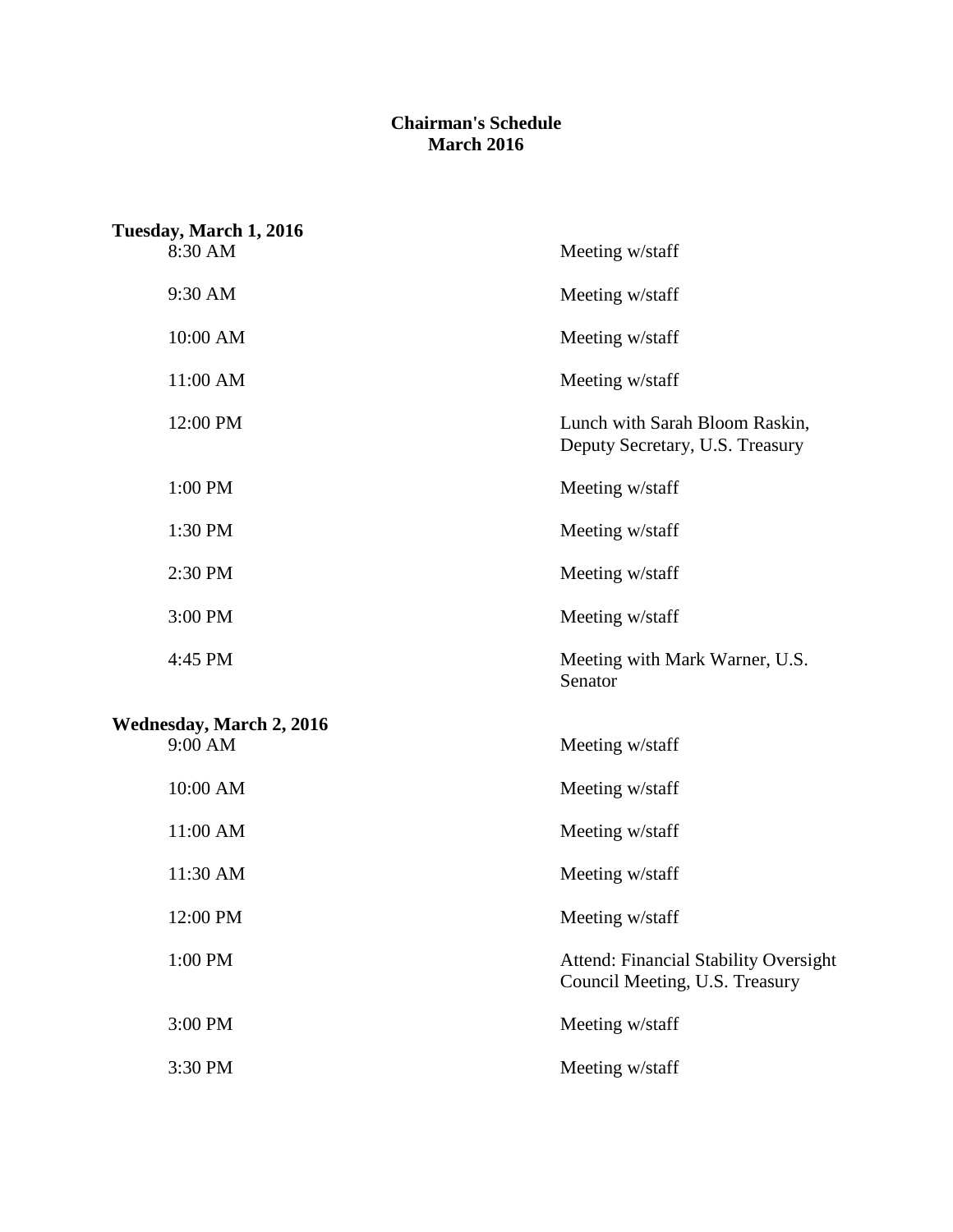| 4:00 PM                            | Meeting w/staff                                                             |
|------------------------------------|-----------------------------------------------------------------------------|
| 5:30 PM                            | Meeting w/staff                                                             |
| Thursday, March 3, 2016<br>8:00 AM | Breakfast with Jerzy Pruski,<br>President, Bank Guarantee Fund              |
| 9:00 AM                            | Meeting w/staff                                                             |
| 9:30 AM                            | Meeting w/staff                                                             |
| 10:00 AM                           | Meeting w/staff                                                             |
| 11:00 AM                           | Meeting with National Diversity<br>Coalition                                |
| 12:00 PM                           | Meeting w/staff                                                             |
| 12:30 PM                           | Lunch with Comptroller Curry, OCC                                           |
| 2:00 PM                            | Meeting w/staff                                                             |
| 3:30 PM                            | Meeting with Heidi Heitkamp, U.S.<br>Senator                                |
| Friday, March 4, 2016              |                                                                             |
| 9:00 AM                            | Meeting w/staff                                                             |
| 9:30 AM                            | Meeting w/staff                                                             |
| 10:00 AM                           | Meeting with Travis Plunkett, Senior<br>Director, The Pew Charitable Trusts |
| 11:00 AM                           | Meeting w/staff                                                             |
| 12:00 PM                           | Lunch with Comptroller Curry,<br>OCC; and Governor Tarullo, FRB             |
| 1:30 PM                            | Meeting with Vice Chairman<br>Hoenig, FDIC                                  |
| 2:30 PM                            | Meeting w/staff                                                             |
| 3:30 PM                            | Meeting w/staff                                                             |
|                                    |                                                                             |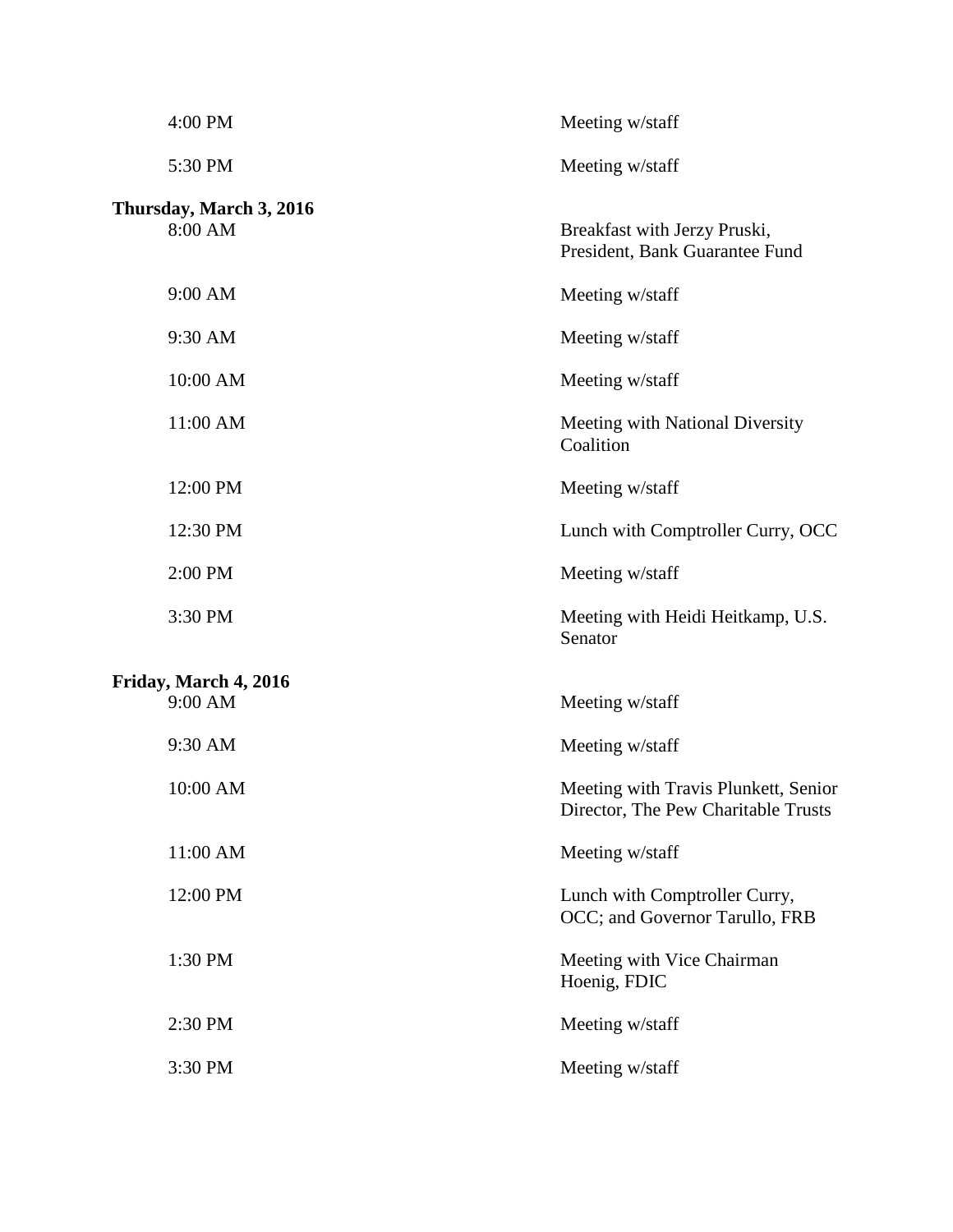| 4:00 PM                                    | Meeting w/staff                                                                                                                                                                                                                                                               |
|--------------------------------------------|-------------------------------------------------------------------------------------------------------------------------------------------------------------------------------------------------------------------------------------------------------------------------------|
| 4:30 PM                                    | Meeting w/staff                                                                                                                                                                                                                                                               |
| Monday, March 7, 2016<br>9:00 AM           | Meeting w/staff                                                                                                                                                                                                                                                               |
| 9:30 AM                                    | Meeting w/staff                                                                                                                                                                                                                                                               |
| 11:00 AM                                   | <b>Remarks: Financial Regulatory</b><br>Roundtable Meeting, White House                                                                                                                                                                                                       |
| 2:30 PM                                    | Attend: Institute of International<br><b>Bankers Annual Conference</b>                                                                                                                                                                                                        |
| 4:00 PM                                    | Meeting w/staff                                                                                                                                                                                                                                                               |
| Tuesday, March 8, 2016<br>8:30 AM          | Meeting w/staff                                                                                                                                                                                                                                                               |
| 10:00 AM                                   | Meeting w/staff                                                                                                                                                                                                                                                               |
| 11:00 AM                                   | Meeting with Earl Gohl, Federal Co-<br>Chair; Ray Christman, Board<br>member; Donna Gambrell,<br>Consultative Support; Ray Daffner,<br><b>Entrepreneurial Development</b><br>Manager; Lori Glass, Appalachian<br>Community Capital; Appalachian<br><b>Regional Commission</b> |
| 4:00 PM                                    | Meeting w/staff                                                                                                                                                                                                                                                               |
| <b>Wednesday, March 9, 2016</b><br>9:00 AM | Meeting w/staff                                                                                                                                                                                                                                                               |
| 1:00 PM                                    | Meeting w/staff                                                                                                                                                                                                                                                               |
| 2:00 PM                                    | Meeting w/staff                                                                                                                                                                                                                                                               |
| 3:00 PM                                    | Meeting w/staff                                                                                                                                                                                                                                                               |
| 3:30 PM                                    | Meeting w/staff                                                                                                                                                                                                                                                               |
| 4:00 PM                                    | Meeting w/staff                                                                                                                                                                                                                                                               |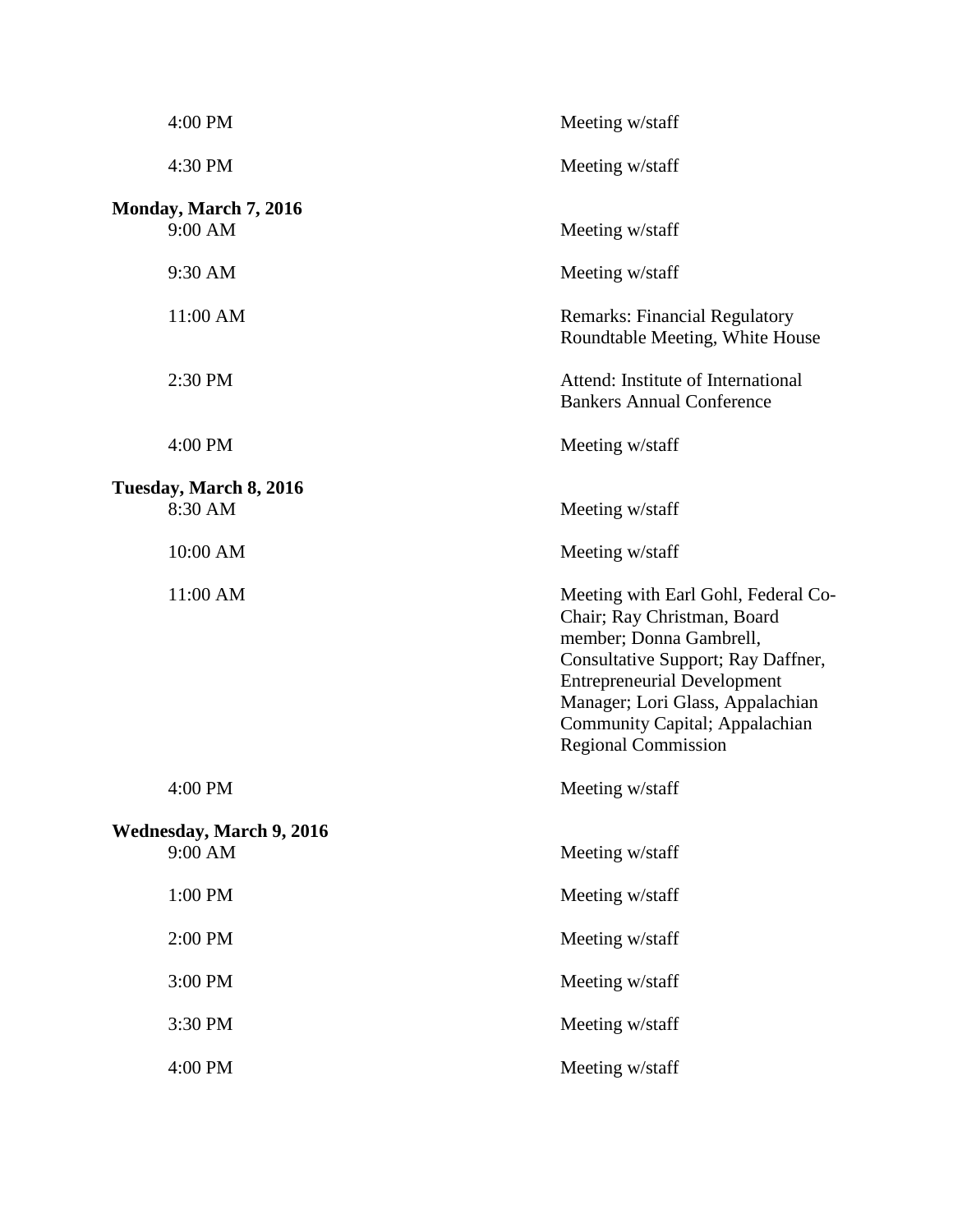| 4:30 PM                             | Meeting w/staff                                                                        |
|-------------------------------------|----------------------------------------------------------------------------------------|
| 5:30 PM                             | Meeting w/staff                                                                        |
| Thursday, March 10, 2016<br>9:00 AM | Meeting w/staff                                                                        |
| 10:00 AM                            | Meeting w/staff                                                                        |
| 12:00 PM                            | Meeting with Elizabeth Warren, U.S.<br>Senator                                         |
| 1:30 PM                             | Meeting w/staff                                                                        |
| 2:30 PM                             | Meeting w/staff                                                                        |
| 4:00 PM                             | Meeting w/staff                                                                        |
| 4:30 PM                             | Meeting w/staff                                                                        |
| 5:00 PM                             | Meeting w/staff                                                                        |
| Friday, March 11, 2016<br>9:30 AM   | Meeting with Vice Chairman<br>Hoenig, FDIC                                             |
| 10:00 AM                            | Meeting w/staff                                                                        |
| 11:00 AM                            | Meeting with Jesse Villarreal,<br><b>Executive Vice President, Santander</b><br>Global |
| 11:45 AM                            | Lunch with Mary Jo White,<br>Chair, Securities and Exchange<br>Commission (SEC)        |
| 2:00 PM                             | Meeting w/staff                                                                        |
| 2:30 PM                             | Meeting w/staff                                                                        |
| 3:00 PM                             | Meeting w/staff                                                                        |
| 4:00 PM                             | Meeting w/staff                                                                        |
| 4:30 PM                             | Meeting w/staff                                                                        |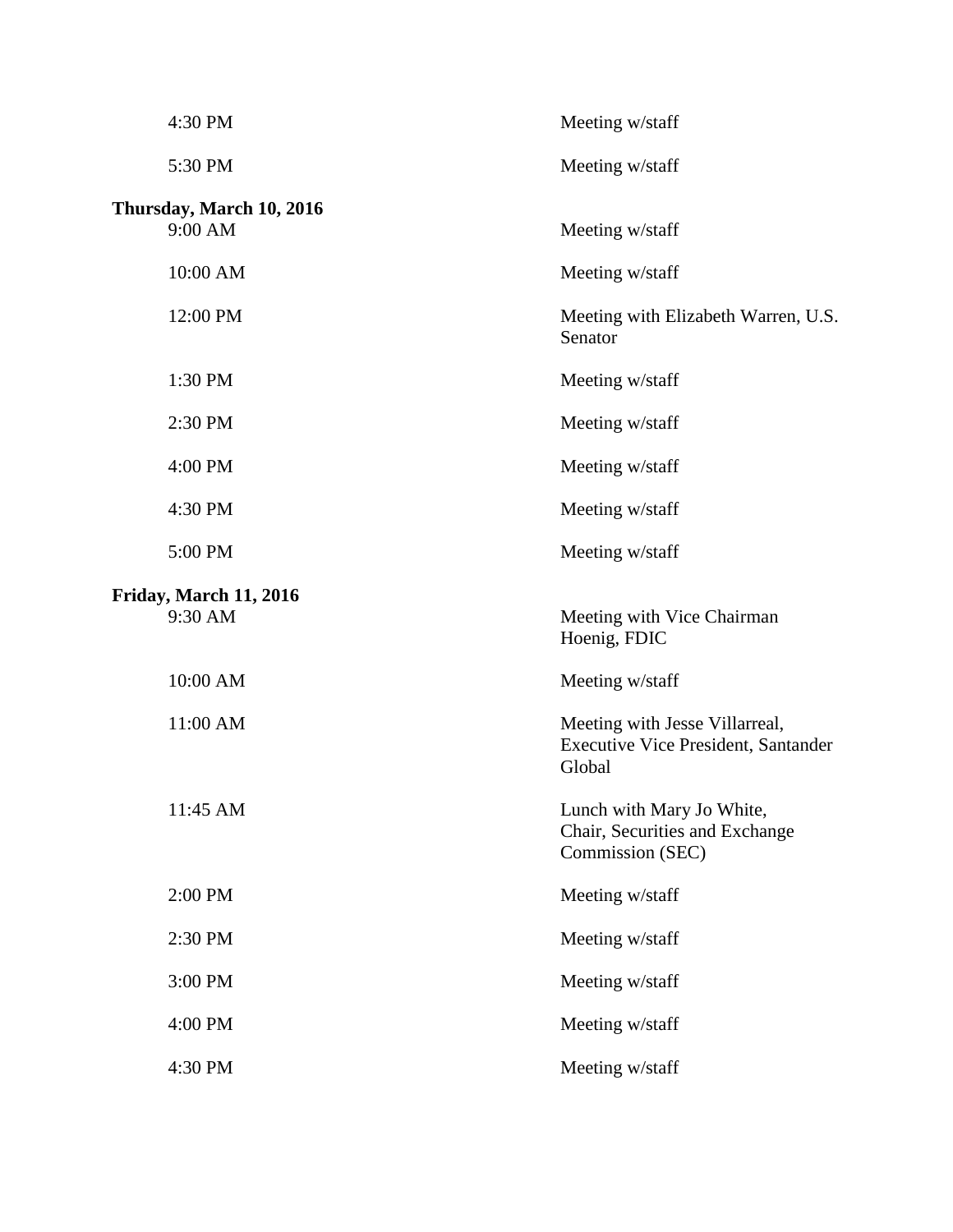| 5:00 PM                              | Meeting w/staff                                                                     |
|--------------------------------------|-------------------------------------------------------------------------------------|
| Monday, March 14, 2016<br>8:30 AM    | Meeting w/staff                                                                     |
| 9:00 AM                              | Host: Michigan Bankers Meeting                                                      |
| 10:00 AM                             | Meeting w/staff                                                                     |
| 11:00 AM                             | Meeting w/staff                                                                     |
| 11:30 AM                             | Meeting w/staff                                                                     |
| 12:30 PM                             | Meeting w/staff                                                                     |
| 1:30 PM                              | Meeting w/staff                                                                     |
| 2:00 PM                              | Meeting w/staff                                                                     |
| 2:30 PM                              | Meeting w/staff                                                                     |
| 3:30 PM                              | Meeting w/staff                                                                     |
| 4:00 PM                              | Meeting w/staff                                                                     |
| 5:00 PM                              | Meeting w/staff                                                                     |
| Tuesday, March 15, 2016<br>10:00 AM  | FDIC Board of Directors Meeting                                                     |
| 12:00 PM                             | Lunch with Director Cordray, CFPB                                                   |
| 1:00 PM                              | Meeting w/staff                                                                     |
| 1:30 PM                              | Meeting w/staff                                                                     |
| 3:00 PM                              | Meeting with Citigroup's Board of<br>Directors, Hay Adams Hotel,<br>Washington D.C. |
| 4:15 PM                              | Meeting with Al Green, U.S.<br>Congressman                                          |
| Wednesday, March 16, 2016<br>9:00 AM | Meeting w/staff                                                                     |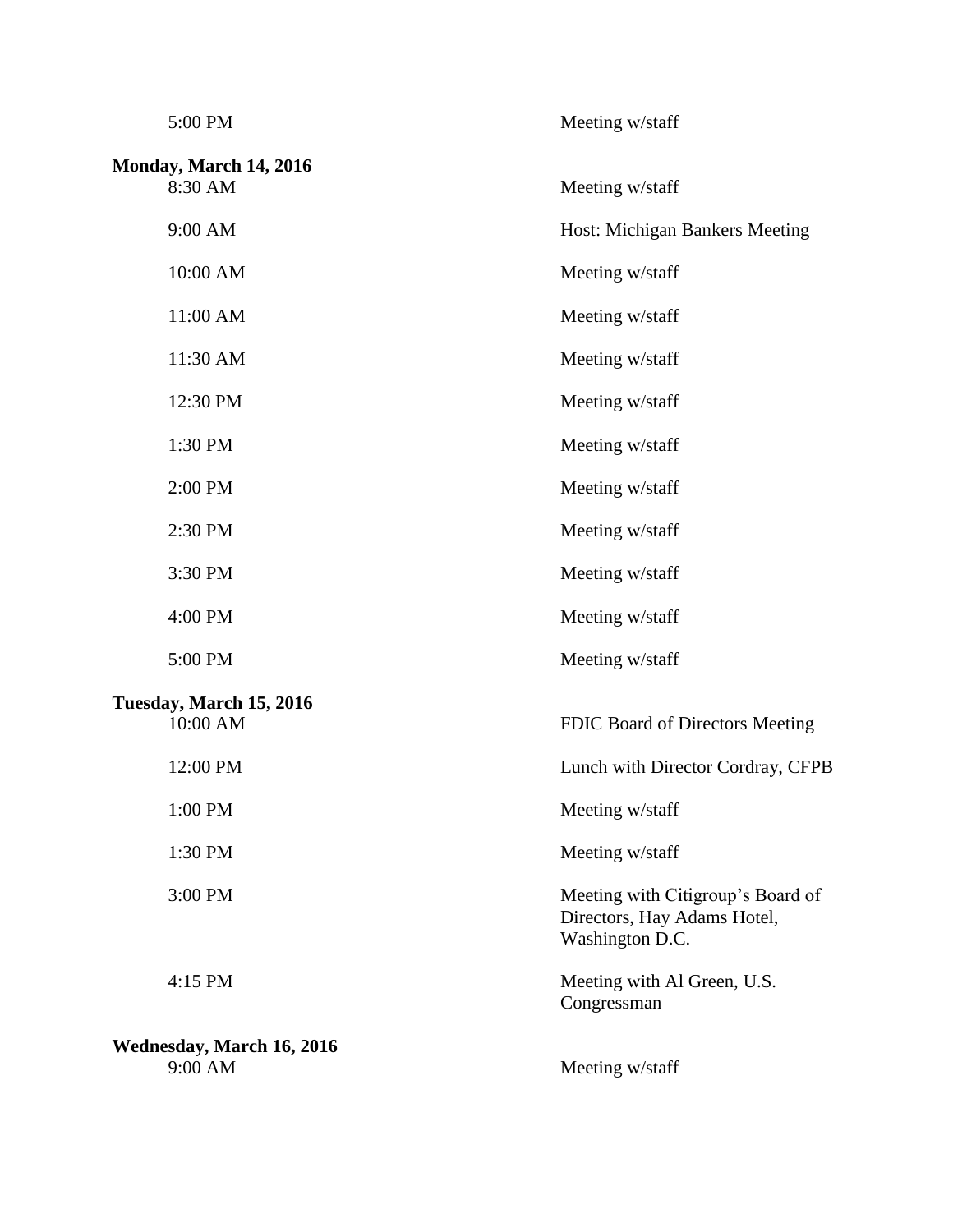| 9:30 AM                             | Meeting w/staff                                                             |
|-------------------------------------|-----------------------------------------------------------------------------|
| 10:00 AM                            | Meeting w/staff                                                             |
| 1:30 PM                             | Meeting w/staff                                                             |
| 2:00 PM                             | Meeting w/staff                                                             |
| 2:30 PM                             | Meeting w/staff                                                             |
| 3:30 PM                             | Meeting w/staff                                                             |
| 4:00 PM                             | Meeting w/staff                                                             |
| 5:00 PM                             | Meeting w/staff                                                             |
| Thursday, March 17, 2016<br>8:30 AM | Meeting with California<br><b>Reinvestment Coalition</b><br>Representatives |
| 9:30 AM                             | Meeting w/staff                                                             |
| 10:30 AM                            | Meeting w/staff                                                             |
| 11:00 AM                            | Meeting w/staff                                                             |
| 1:00 PM                             | Meeting w/staff                                                             |
| 2:00 PM                             | Meeting w/staff                                                             |
| 3:00 PM                             | Meeting with Governor Tarullo,<br>FRB and Comptroller Curry, OCC            |
| 4:30 PM                             | Meeting w/staff                                                             |
| Friday, March 18, 2016<br>9:00 AM   | Meeting w/staff                                                             |
| 9:30 AM                             | Meeting w/staff                                                             |
| 10:00 AM                            | Meeting w/staff                                                             |
| 10:30 AM                            | Meeting with Donald Bernstein,<br>Davis Polk & Wardwell LLP                 |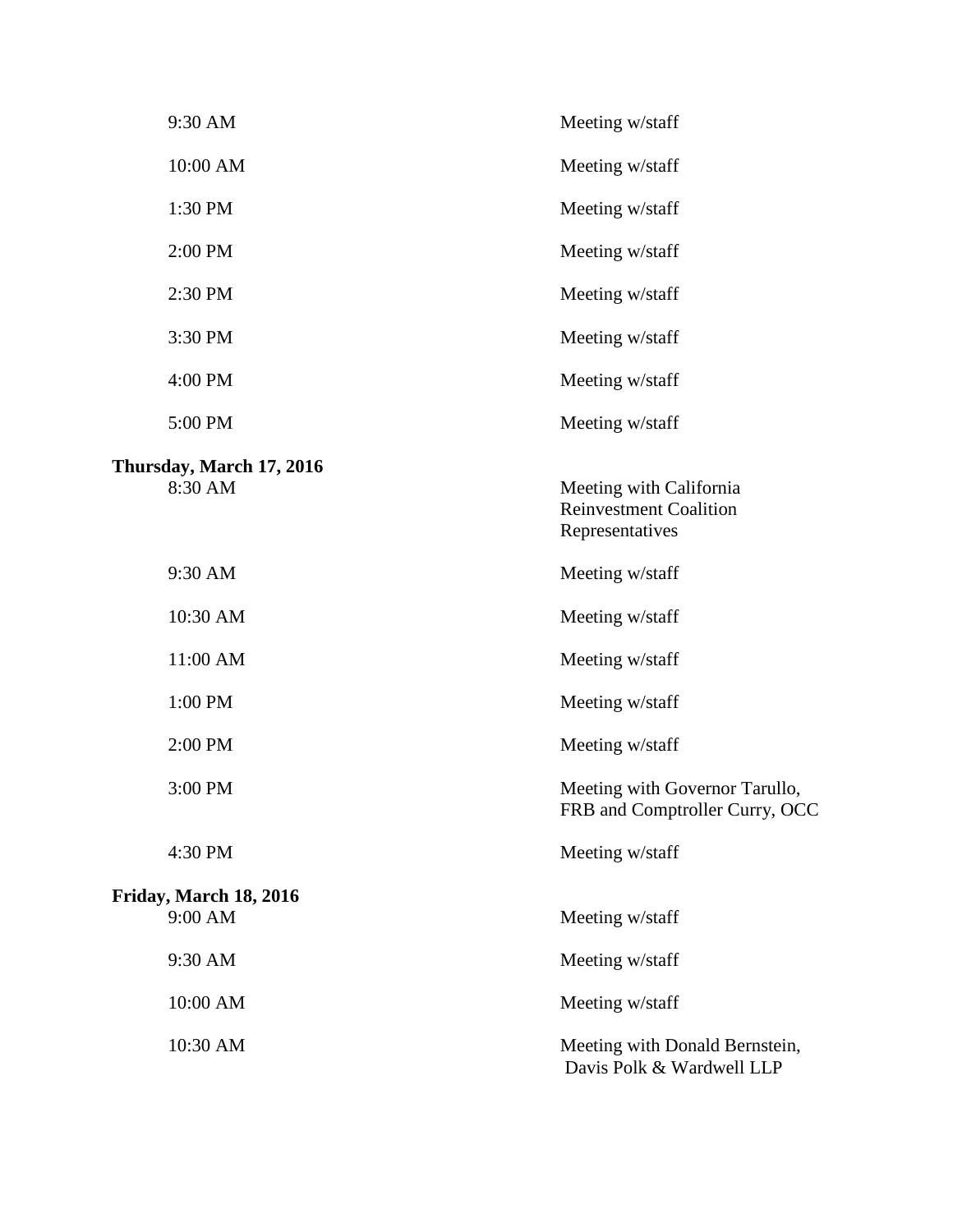| 12:30 PM                                 | Meeting w/staff                                                           |
|------------------------------------------|---------------------------------------------------------------------------|
| 1:00 PM                                  | Meeting w/staff                                                           |
| 2:00 PM                                  | Meeting w/staff                                                           |
| 3:00 PM                                  | Meeting w/staff                                                           |
| 3:30 PM                                  | Meeting w/staff                                                           |
| 4:00 PM                                  | Meeting w/staff                                                           |
| 4:30 PM                                  | Meeting w/staff                                                           |
| 5:00 PM                                  | Meeting w/staff                                                           |
|                                          |                                                                           |
| <b>Monday, March 21, 2015</b><br>8:30 AM | Meeting w/staff                                                           |
| 9:00 AM                                  | Meeting w/staff                                                           |
| 9:30 AM                                  | Meeting w/staff                                                           |
| 10:00 AM                                 | Meeting w/staff                                                           |
| 10:30 AM                                 | Meeting w/staff                                                           |
| 11:00 AM                                 | Meeting w/staff                                                           |
| 12:00 PM                                 | Meeting with Gene Ludwig, Founder<br>& CEO, Promontory Financial<br>Group |
| 1:00 PM                                  | Meeting w/staff                                                           |
| 2:30 PM                                  | Meeting w/staff                                                           |
| 3:30 PM                                  | Meeting w/staff                                                           |
| 4:00 PM                                  | Meeting w/staff                                                           |
| 5:00 PM                                  | Meeting w/staff                                                           |
| 5:30 PM                                  | Meeting w/staff                                                           |
|                                          |                                                                           |

**Tuesday, March 22. 2016**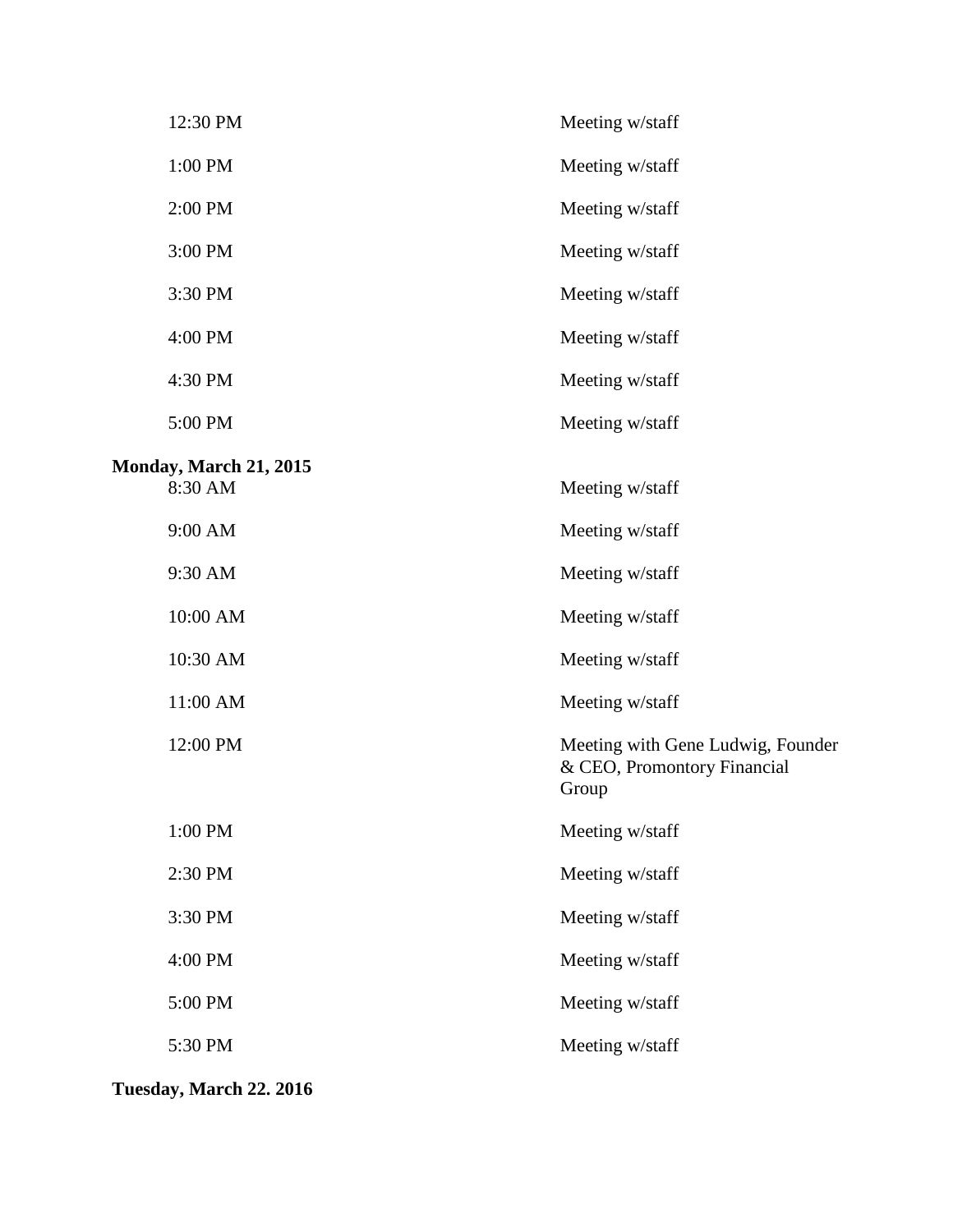| 8:00 AM                               | Breakfast with Jeremiah Norton,<br>Former Director, FDIC                                                                                          |
|---------------------------------------|---------------------------------------------------------------------------------------------------------------------------------------------------|
| 12:00 PM                              | Lunch with Terry Haines, Senior<br>Analyst, Potomac Research Group                                                                                |
| 1:00 PM                               | Meeting w/staff                                                                                                                                   |
| 2:00 PM                               | Meeting w/staff                                                                                                                                   |
| 2:30 PM                               | Meeting w/staff                                                                                                                                   |
| 3:00 PM                               | Meeting w/staff                                                                                                                                   |
| 4:30 PM                               | Meeting with Secretary Lew, U.S.<br>Treasury                                                                                                      |
| Wednesday, March 23, 2016<br>11:00 AM | Meeting w/staff                                                                                                                                   |
| 12:00 PM                              | Lunch with Vice Chairman Hoenig,<br><b>FDIC</b>                                                                                                   |
| $1:15$ PM                             | Meeting w/staff                                                                                                                                   |
| 2:00 PM                               | Meeting with Greg Becker, CEO;<br>Michael Zuckert, General Counsel;<br>and Jason Doren, Assistant General<br><b>Counsel</b> ; Silicon Valley Bank |
| 3:00 PM                               | Meeting w/staff                                                                                                                                   |
| 3:30 PM                               | Meeting w/staff                                                                                                                                   |
| Thursday, March 24, 2016<br>8:30 AM   | Breakfast with Steve Bartlett,<br>Former U.S. Congressman                                                                                         |
| 11:00 AM                              | Meeting w/staff                                                                                                                                   |
| 12:00 PM                              | Lunch with Antonio Weiss,<br>Counselor to the Secretary,<br>U.S. Treasury                                                                         |
| 2:00 PM                               | Meeting w/staff                                                                                                                                   |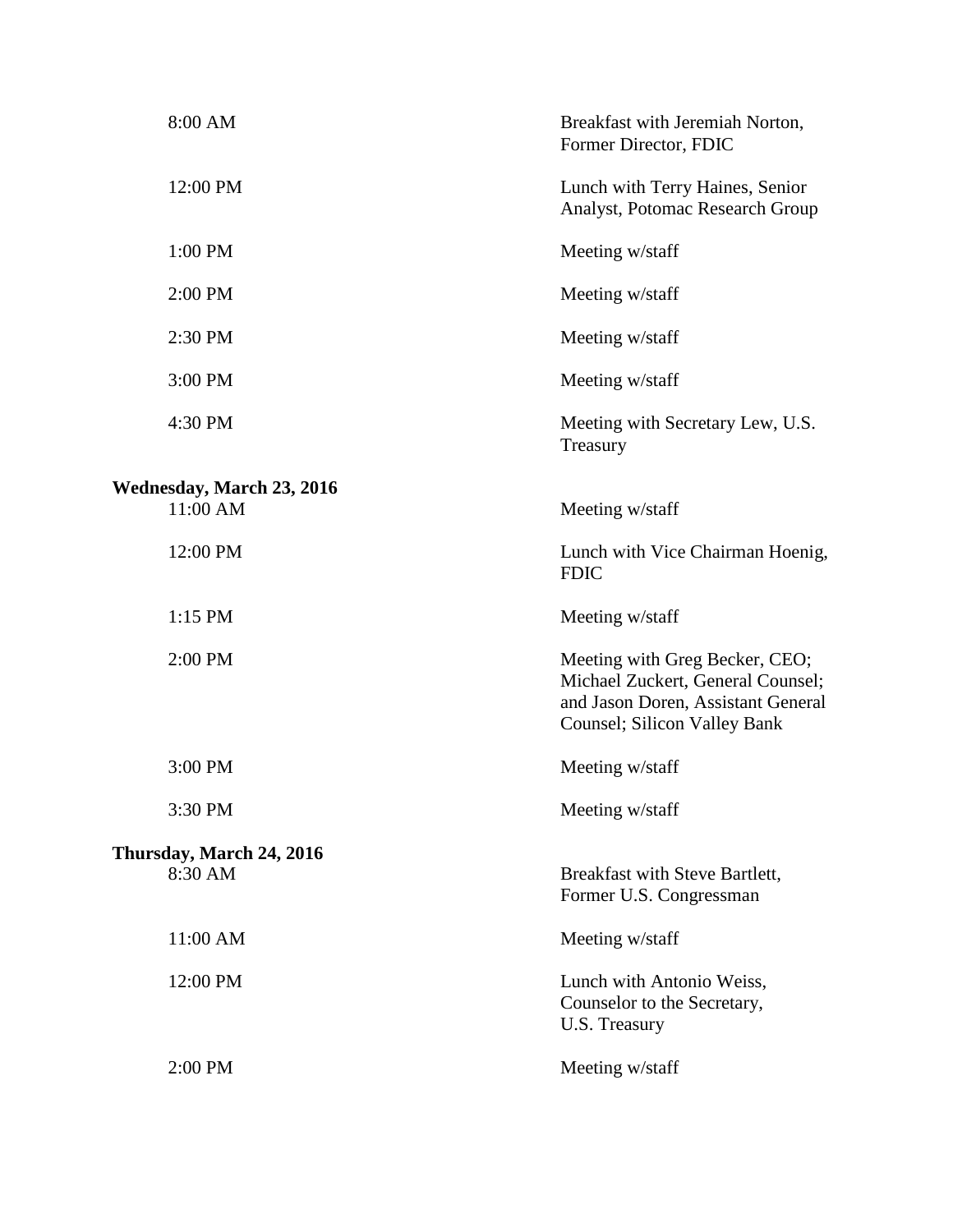| 3:00 PM                             | Meeting w/staff                                                                                                   |
|-------------------------------------|-------------------------------------------------------------------------------------------------------------------|
| 3:30 PM                             | Meeting w/staff                                                                                                   |
| Friday, March 25, 2016<br>9:00 AM   | Meeting w/staff                                                                                                   |
| 10:30 AM                            | Meeting w/staff                                                                                                   |
| 11:00 AM                            | Meeting w/staff                                                                                                   |
| 12:00 PM                            | Lunch with Aaron Klein,<br>Director of the Financial Regulatory<br>Reform Initiative, Bipartisan Policy<br>Center |
| 1:00 PM                             | Meeting w/staff                                                                                                   |
| 2:00 PM                             | Meeting w/staff                                                                                                   |
| 2:30 PM                             | Meeting w/staff                                                                                                   |
| Monday, March 28, 2016<br>8:30 AM   | Meeting w/staff                                                                                                   |
| 9:00 AM                             | Meeting w/staff                                                                                                   |
| 9:30 AM                             | Meeting w/staff                                                                                                   |
| 11:00 AM                            | Meeting w/staff                                                                                                   |
| 12:00 PM                            | Lunch with Shawn Maher, Executive<br>Director Regulatory & Government<br>Affairs, USA Royal Bank of Canada        |
| 2:00 PM                             | Meeting w/staff                                                                                                   |
| 3:00 PM                             | Meeting w/staff                                                                                                   |
| 3:30 PM                             | Meeting w/staff                                                                                                   |
| Tuesday, March 29, 2016<br>10:00 AM | <b>Attend: Federal Financial Institutions</b><br><b>Examination Council Meeting, FRB</b>                          |